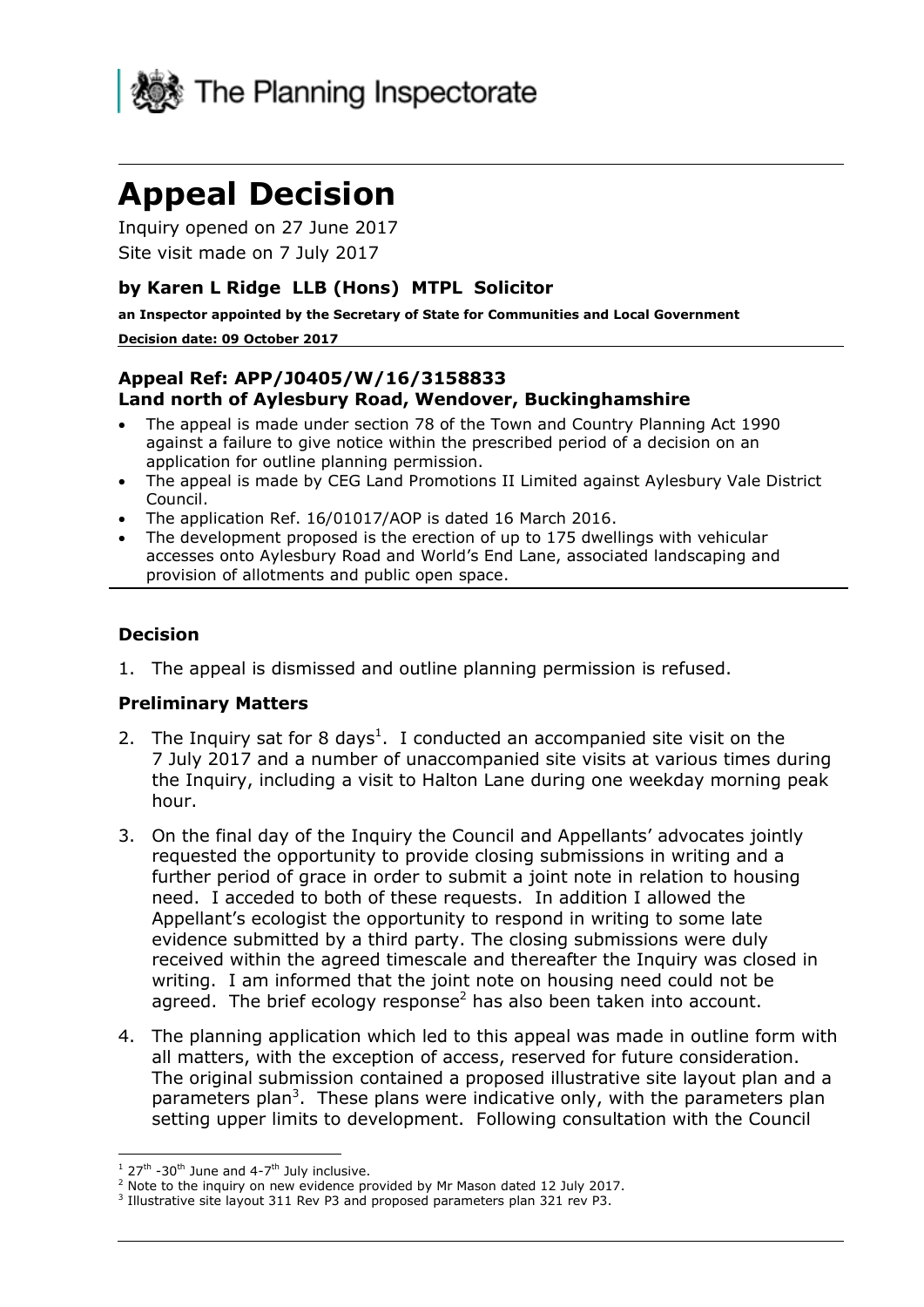and Natural England, the Appellants suggested amendments to the scheme. These amendments<sup>4</sup> relate to the removal of allotments and the use of the resulting area as public open space; the creation of a 1.5km circular walking route within the site; enlargement of the area of public open space in the southern part of the site and a slightly reconfigured residential layout. They are effectively minor amendments to what was an indicative scheme in any event. As such I was satisfied that there would be no prejudice to any interested party in accepting the amended plans.

- 5. The Appellants confirmed that the amended plans should be considered in substitution for the earlier plans and evidence was given on this basis. The proposed access<sup>5</sup> for vehicles and pedestrians would be via two separate access points on World's End Lane and Aylesbury Road and I shall consider these arrangements as part of my determination. Apart from the site location plan, two access plans and parameters plan, all other plans are to be treated as illustrative only.
- 6. Following the close of the Inquiry the Appellants representatives emailed the Planning Inspectorate to indicate that a Memorandum of Understanding between the Council and adjoining district councils had been signed on 13 July 2017<sup>6</sup> (The Memorandum of Understanding). The Memorandum sets out agreements reached between all of the Councils indicated under the Duty to Co-operate. I allowed both parties to make representations about this memorandum. In the course of doing so the Council forwarded a copy of a recent Secretary of State decision<sup>7</sup> which made findings about the supply of housing land in the district. These findings are a material consideration in the context of this appeal and therefore I afforded the parties a further period to make representations upon them. Finally on the 23 August 2017 the Council submitted a new Housing Land Position Statement $8$ . Given that it represented the Council's most recent position I decided to invite comments upon it.
- 7. Both parties have had the opportunity to comment on the three pieces of new information. In particular I have noted the Appellants concerns regarding the acceptance of this new evidence and its contention that, if any weight is to be placed on this new evidence, then the Inquiry should be re-opened and the evidence tested.
- 8. *The new evidence and my approach to it:* at the outset I must make clear that my decision had already been written at the point when the new information was submitted. In the interests of fairness and transparency I decided to accept the evidence, review it, invite comments and then decide what weight, if any, should be placed upon it. For reasons which will later become apparent, I have made only limited findings in relation to both housing land supply and requirement issues. These findings are limited to: the carrying forward of housing in excess of the annualised target when calculating the five year supply; the appropriate buffer and finally arguments about some of the sites making up the supply.

 $\overline{a}$ 

<sup>4</sup> Contained within illustrative site layout plan 311 rev P7 and proposed parameters plan 321 Rev P5.

<sup>5</sup> As depicted on plans reference 151917/A/01 revision A and 151917/A/02 revision A.

<sup>6</sup> Buckinghamshire Memorandum of Understanding between Aylesbury Vale District Council, Wycombe District Council, Chiltern District Council, South Bucks District Council, and Buckinghamshire Thames Valley Local Enterprise Partnership (July 2017).

 $^7$  Appeal reference APP/J0405/V/16/3151297: Land West of Castlemilk, Moreton Road, Buckingham MK18 1YA. Secretary of State letter dated 19 July 2017.

<sup>&</sup>lt;sup>8</sup> Aylesbury Vale District Council- Five year housing land supply position statement August 2017.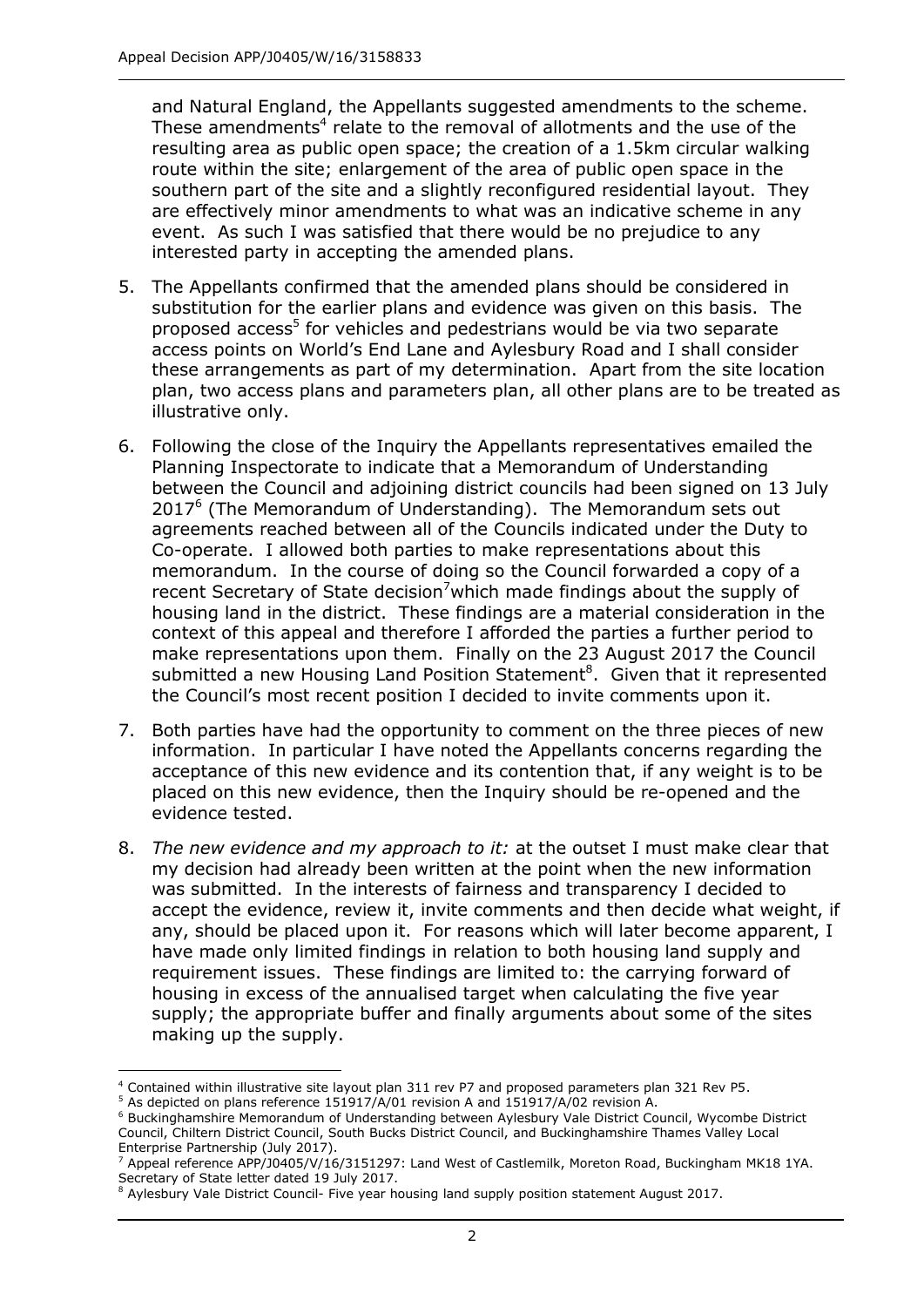- 9. I therefore reviewed the evidence and comments to see whether or not they should be afforded weight and if so, whether they would have any material effects upon my original conclusions. My conclusions are set out below.
- 10. *The new evidence on the Memorandum of Understanding:* this relates to the extent to which the Council will have to cater for unmet need in adjoining authorities. This element of the housing requirement provides some context to the overall housing requirement. It is slightly increased from 7,500 which was the figure before the Inquiry to 8,000 in the new Memorandum. It is not a significant change and does not alter my findings. I have revised my reasoning to refer to the newer figure.
- 11. *The Castlemilk decision:* For the reasons set out below, I have not made findings regarding other contentious issues which were common to both the Castlemilk appeal and this Inquiry. I have taken this decision into consideration in terms of its findings regarding treatment of the allowance for 'oversupply' in previous years. Whilst I have, on the face of it, come to a different conclusion to that of the Secretary of State I am of the view that the issue of carrying forward an oversupply was not in issue in that decision. As such I am content that my original finding that the allowance should not be carried forward should remain unaltered. In terms of examining the available supply I must point out that my findings are specific to a point in time and represent a resolution of the disputes before me. Notwithstanding this I note that the majority of my findings in relation to individual sites which were in dispute in both appeals are in accordance with the findings made in the Castlemilk decision.
- 12. *The housing land supply position statement:* I note that the Council is now applying a 5% buffer. This matter was examined at the Inquiry because, whilst the Council's Interim statement on housing land supply applied a 20% buffer, the Council's planning witness suggested the application of a 5% buffer. This matter was tested at the Inquiry and I have seen nothing to persuade me to change my finding on this matter.
- 13. Whilst I note that the overall housing supply is greater in the new position statement, I agree with the Appellants that the list of sites is untested and if I wanted to take them into account the Inquiry would have to be re-opened. I conclude that it would be inappropriate to take the new housing supply figures into consideration in this appeal. This is because my assessment of the housing land supply, in terms of the sites available, represented a snapshot of the position as it stood at the date of the Inquiry. It will always be the case that things move forward and the numbers alter in terms of available sites. This does not justify continually updating evidence, once an Inquiry has closed, to take into account additional sites/supply coming forward. I do not consider it appropriate to take these increased numbers into account and I therefore place no weight upon the new Housing Land Supply statement. I reiterate that my findings upon housing land supply pre-date the position statement of 2017 and are made having regard to the position as it stood at the date of the Inquiry into this appeal.
- 14. I have reviewed my approach and conclusions in light of all of the above and make further comments in my conclusions section.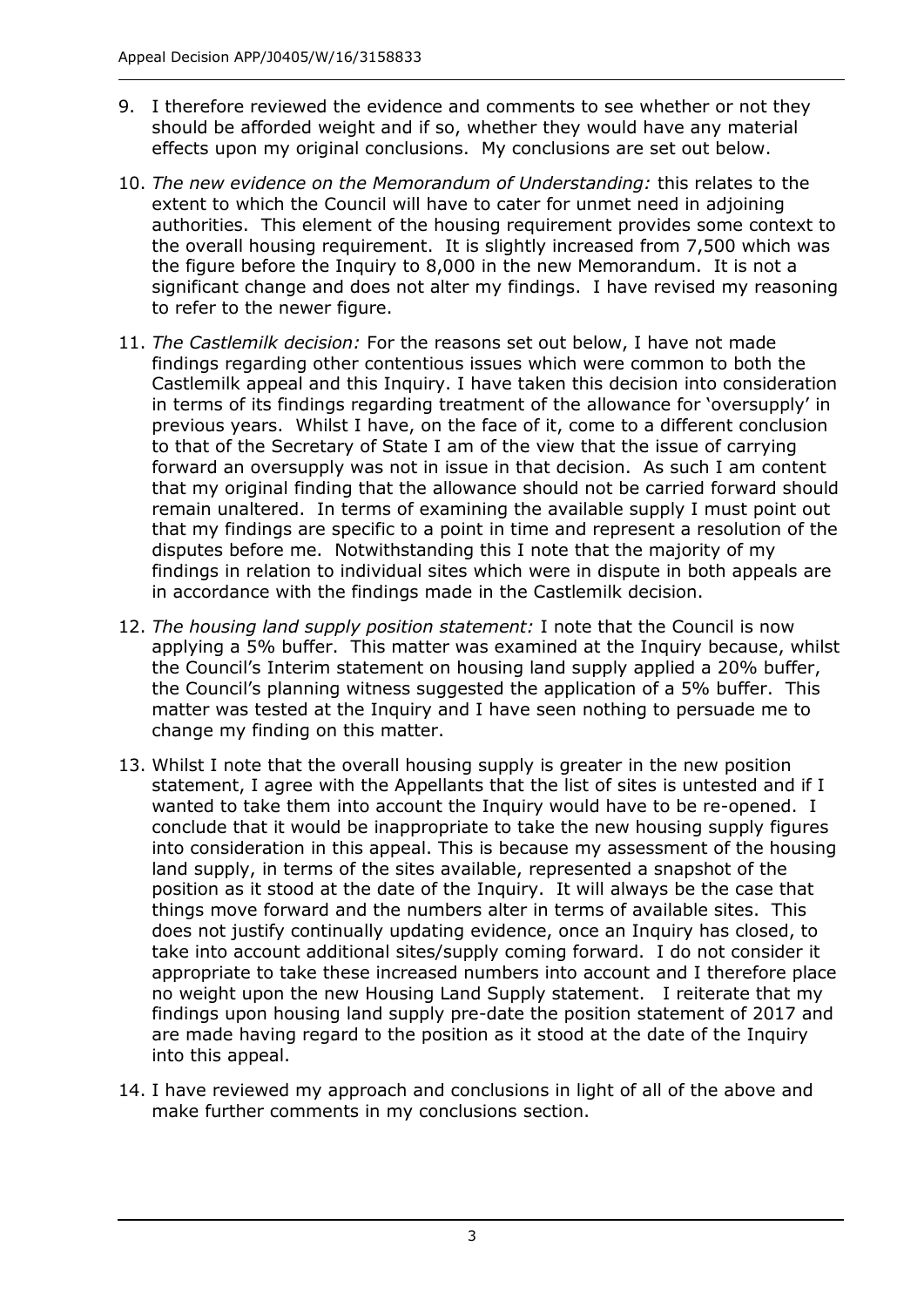#### *The putative reasons for refusal*

- 15. The appeal was submitted following the failure of the Council to make a determination within the prescribed period. The Council's delegated committee report sets out three putative reasons for refusal which include: the effect of the development on landscape character and appearance and settlement pattern; the lack of information concerning potential impacts on the Weston Turville Reservoir Site of Special Scientific Interest (SSSI); and the failure to make appropriate contributions in relation to a variety of matters including affordable housing.
- 16. On the second day of the Inquiry the Council confirmed that it was now satisfied in relation to ecological matters and did not intend to pursue the second putative reason for refusal. The Council's ecologist, Mr Holton, was not therefore called to give evidence. However, local residents maintained their objections and the Berkshire, Buckinghamshire, Oxfordshire Wildlife Trusts (BBOWT) continued to press its concerns in relation to certain aspects of the proposal. Consequently the Appellants' two ecology/recreation witnesses were called to give evidence. I shall address these matters in my determination.
- 17. A unilateral undertaking (UU) made pursuant to section 106 of the Town and Country Planning Act 1990 (as amended) has been submitted. This UU secures the provision of on-site affordable housing, open space and play space,<sup>9</sup> as well as financial contributions towards sport and leisure, education, public transport and travel plan and ecology contributions. $10$  Whilst the Council has expressed reservations about the affordable housing mechanism, it confirms that in all other respects the UU has overcome the third putative reason for refusal.

#### *Canal and River Trust*

- 18. The appeal site is adjacent to the aforementioned SSSI which is owned by the Canal and River Trust (CRT), guardians of 2,000 miles of historic waterways across England and Wales and statutory consultees for the purpose of the appeal proposal. In its consultation response CRT confirmed that it was unable to provide a substantive response to the proposal due to insufficient information resulting in an inability to assess the future risk profile of the reservoir with housing in place. In particular CRT was concerned that housing on the site could be at risk of inundation if there was a breach of the southwestern dam of the reservoir. Subsequently CRT applied for, and was granted, Rule  $6^{11}$  party status in the Inquiry.
- 19. During the currency of the appeal the Appellants conducted further modelling in the form of a reservoir breach analysis $12$  which was submitted to, and agreed with, CRT's Principal Engineer. The modelling considers a worst case scenario in the event of a 1 in 10,000 year maximum flood event. The parties agreed that, having regard to the modelling, the residual risks associated with a breach of the dam could be adequately mitigated by raising ground levels by a maximum of 1.2 metres on the north-eastern part of the appeal site. The parties further agreed that these matters could be secured by condition.

j <sup>9</sup> A LEAP, being a locally equipped area of play.

<sup>&</sup>lt;sup>10</sup> Two alternative provisions to which I shall return.

<sup>&</sup>lt;sup>11</sup> Rule 6(6) The Town and Country Planning (Inquiries Procedure)(England) Rules 2000 and The Town and Country Planning Appeals (Determination by Inspectors)(Inquiries Procedure)(England) Rules 2000.

 $12$  Contained within the Flood Risk Addendum which was submitted as an appendix to the proof of Mr Boileau.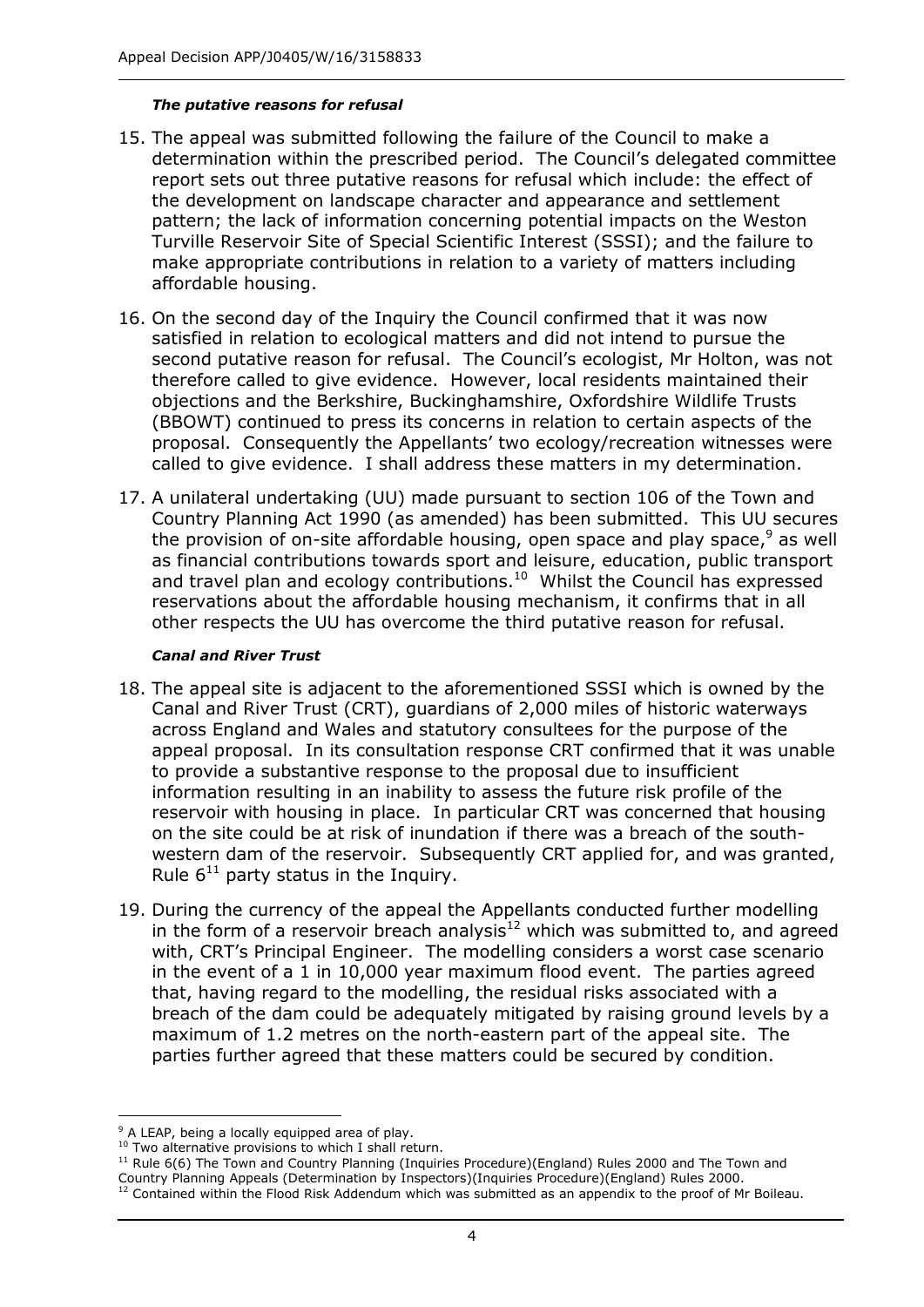20. On the basis of the above, CRT withdrew its objection to the proposal and did not tender either of its witnesses to the Inquiry. After making an opening statement, the advocate for CRT took no further part in the Inquiry, save for a short appearance to deal with the question of the suggested condition. Notwithstanding this, some local residents maintained their concerns about flooding and the Appellants' hydrology engineer attended to respond to those concerns. I shall deal with this matter later in my decision.

## *Statements of Common Ground*

21. A number of Statements of Common Ground (SCG) covering various topics were submitted to the Inquiry. These included a Planning SCG and a separate Housing Land Supply SCG between the Council and Appellants; and a Highways SCG between the Appellants and Buckinghamshire County Council, the local Highways Authority. In addition the Appellants and CRT submitted a Flood Risk SCG following the further modelling works.

# **Main Issues**

- 22. Having regard to the Council's putative reasons for refusal and the subsequent agreements between the main parties, the first principal issue remaining in dispute between the Council and Appellants is the effect of the proposed development upon the character and appearance of the landscape and on the settlement pattern. There are also objections from others which I shall examine.
- 23. In addition there are a series of other material considerations to be taken into account. The National Planning Policy Framework (the Framework) is a material consideration of significant weight. It seeks to boost significantly the supply of housing and requires local authorities to identify, and update annually, a supply of specific deliverable sites sufficient to provide five years' worth of housing (the 5YHLS). Paragraph 49 confirms that housing applications should be considered in the context of the presumption in favour of sustainable development. In this appeal there was a substantial dispute between the Council and the Appellants relating to the 5 YHLS both in terms of the correct level of objectively assessed need and the correct level of supply available to meet that need. This was the second principal area of dispute between the Council and Appellants.

# **Reasons**

# *The development plan*

- 24. Section 70(2) of the Town and Country Planning Act 1990 provides that, in dealing with proposals for planning permission, regard must be had to the provisions of the development plan, so far as material to the application, and to any other material considerations. Section 38(6) of the Planning and Compulsory Purchase Act 2004 provides that, if regard is to be had to the development plan for any determination, then that determination must be made in accordance with the plan, unless material considerations indicate otherwise.
- 25. For the purposes of this appeal the most relevant development plan policies are those contained within the Aylesbury Vale District Local Plan (AVLP) which was adopted in 2004. In terms of emerging policy the Vale of Aylesbury Draft Local Plan (VALP) was issued for consultation in 2016 and the Council anticipates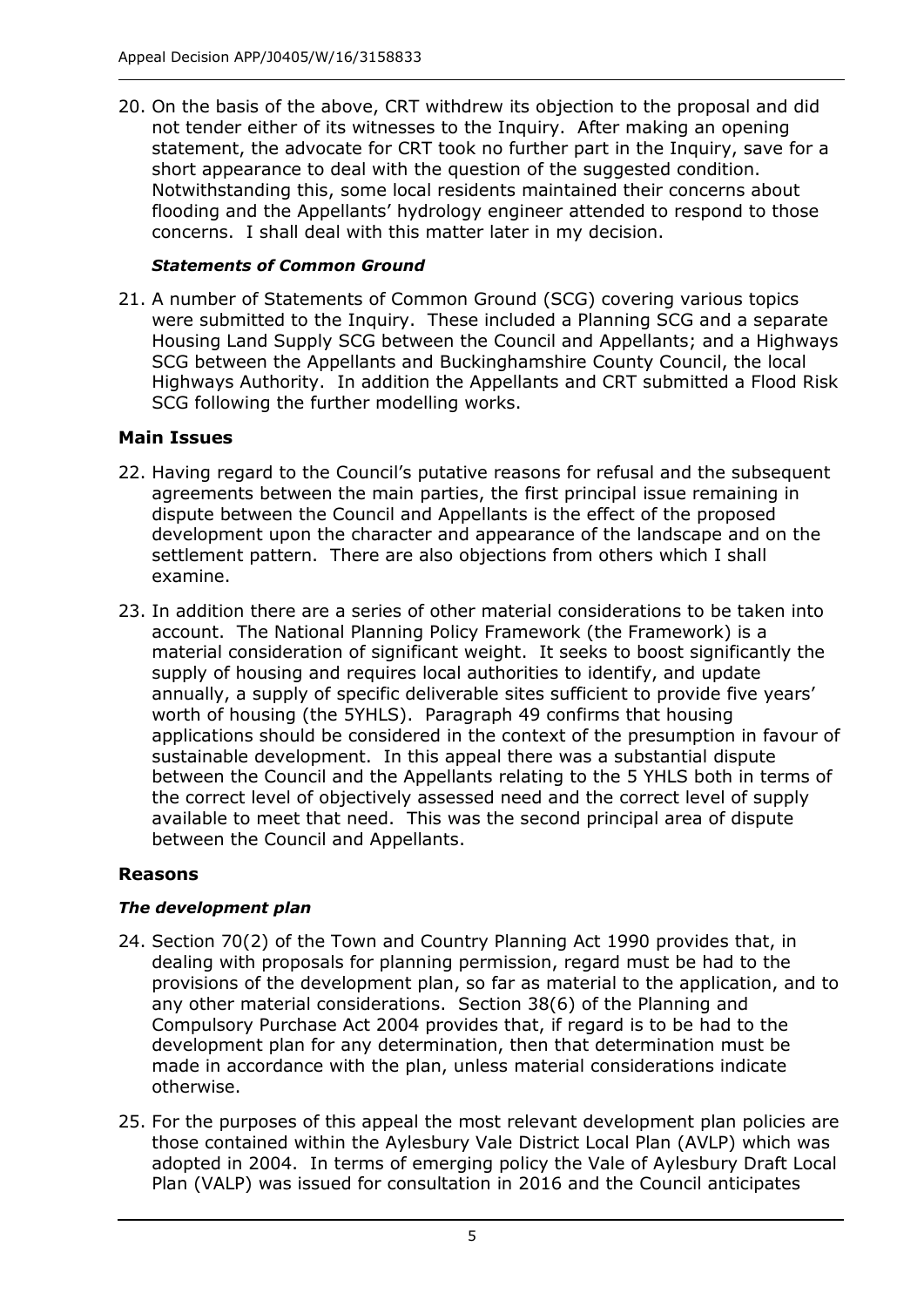that a pre-submission version of the plan will be produced shortly. At the moment it is agreed that policies within the VALP can only attract limited weight.

#### *Effect upon the character and appearance of the landscape*

- 26. Development plan policies relevant to a consideration of this matter include AVLP policy GP.35, a general policy requiring the design of new development to respect and complement, amongst other things, the site and its surroundings, its setting and the natural features of the area. This is a general design policy applicable to all development and, as such, the Appellants agree that it is upto-date and should be accorded full weight. Policy GP.84 confirms that, in determining proposals for developments affecting a public right of way (PROW), regard will be paid to the convenience, amenity and public enjoyment of the route.
- 27. Finally RA.2 confirms that, other than for specific proposals and land allocations, new development in the countryside should avoid reducing open land which contributes to the form and character of rural settlements, having regard to the need to maintain the individual identities of settlements. Again the judgments required in relation to this policy are applicable to all prospective developments and the Appellants accept that this policy should be accorded full weight. All of these three policies are consistent with the core planning principles in the Framework which, amongst other things, seek to ensure that the intrinsic character and beauty of the open countryside is protected.
- 28. In addition, land to the immediate south of the appeal site falls within the Chilterns Area of Outstanding Natural Beauty (AONB), so designated due to its dramatic chalk escarpment and main ridge which provide long views across the lower lying vales to the north and west. The Chilterns AONB Management Plan sets out objectives for management of the AONB landscape and includes policy L7 which seeks to conserve its setting. Similar objectives are contained within the Framework which seeks to enhance the natural and local environment and provides that great weight should be given to conserving landscape and scenic beauty in AONBs.
- 29. The parties engaged in a debate about the nature of the parameters plan and the correct basis for a landscape and visual impact assessment. The proposal is in outline form with layout, scale and appearance reserved for future consideration. The parameters plan would place certain upper limits on the built development; broadly residential development within the central and lower part of the site restricted to 13 metres in height above existing ground level, with the exception of a strip of development fronting onto Halton Lane being restricted to 10.5 metres in height. These are maxima. Any approval at outline stage would be on the basis that up to 175 dwellings could be satisfactorily accommodated on the site within the parameters indicated. The masterplan is only one illustration of how development could be carried out within the relevant parameters.
- 30. Whilst the parameters plan does not operate as a licence to build up to the maximum height on all of the indicated areas, it offers a guideline as to what would broadly be considered acceptable (subject to reserved matters approval) within the defined areas. The maximum height of 13m in the orange areas would be taken to indicate that some development up to 13 metres is deemed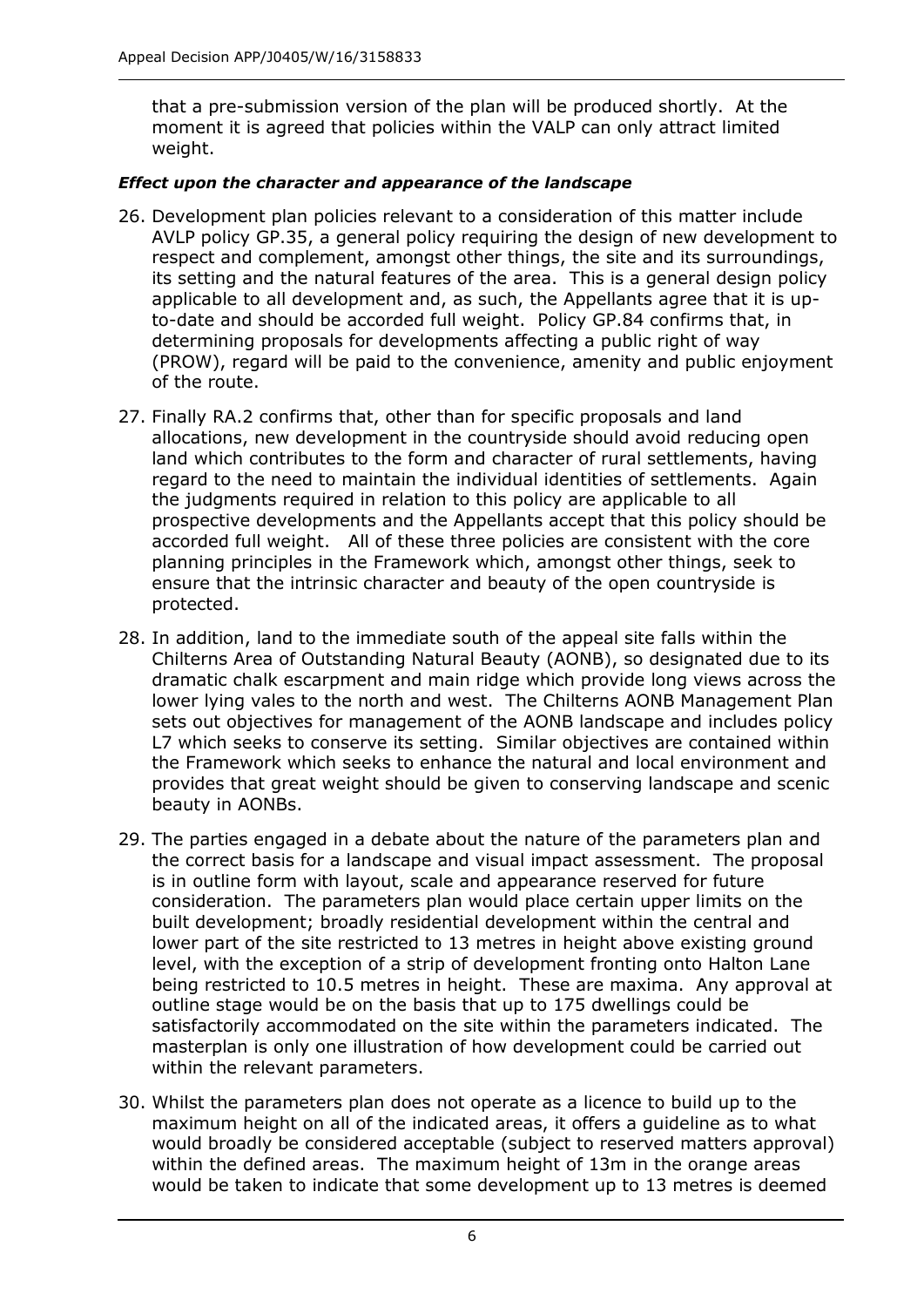acceptable in those areas. Having set maximum parameters it seems to me that the starting point for any reserved matters application assessment would be that, in principle, development of up to 13 metres is likely to be considered to be acceptable subject a satisfactory layout, appearance, scale etc.

31. The issue for any assessment at outline stage is to have regard to the maximum indicated heights and the quantum of development proposed whilst making sensible assumptions about what is likely and what would be necessary to accommodate the number of houses proposed. To that end the illustrative masterplan affords but one example of how the development could proceed. The parties have criticised each other for mistaken assumptions underpinning their respective assessments. Whilst they have taken different approaches I do not necessarily consider either approach to be wrong. I shall make my own assessment on the above basis. Whilst there were a number of other disputes between the parties on methodological matters, these issues need not detain me in making my own assessment based on the expert evidence I have heard and read.

## *Landscape character*

- 32. The site comprises a large arable field located adjacent to, but outside, the settlement boundary of Wendover. It is bounded to the south by Aylesbury Road, a main road into Wendover with a roundabout junction just beyond the western corner of the site. A large garden centre, two public houses, two care homes and a handful of dwellings are clustered to the west of this junction around World's End. World's End Lane frames the western side of the appeal site, with the SSSI sitting along the site's long, north-eastern boundary and Halton Lane running along the shorter eastern boundary down to Aylesbury Road. A PROW evenly bisects the site, straddling its middle and connecting World's End Lane and Halton Lane.
- 33. The appeal site is located within National Character Area 110: the Chilterns character area which covers a large geographical area containing a north-west facing escarpment affording long views over adjacent vales made up of arable, grassland and woodlands and served by extensive rights of way, commons and Woodland. At district level the Aylesbury Vale Landscape Character Assessment places the site within the Southern Vale Landscape Character Area (LCA) described as a flat landscape in the north, rising gently to a rolling land form on its southern edge. The assessment confirms that landscape continuity is interrupted by development and communication corridors and predominantly comprises large open arable fields.
- 34. The appeal site sits towards the tip of the Southern Vale LCA, with the Wendover Foothills LCA immediately adjacent on part of its eastern boundary and the Chiltern Scarp beyond. As such the site forms part of a transitional area on the edge of the flatter vale, next to the foothills and with the rising escarpment dominating middle and longer distance views to the east and south. The Landscape Character Assessment confirms that landform is an apparent feature in this southern boundary '*relating in strong visual terms to the foothills and scarp edge outside the area'*. The assessment further recognises that generally the landscape within the LCA is in poor condition but that there are localised pockets of higher quality landscape management and that overall, the moderate sense of place and moderate degree of visibility combine to give the landscape a moderate degree of sensitivity.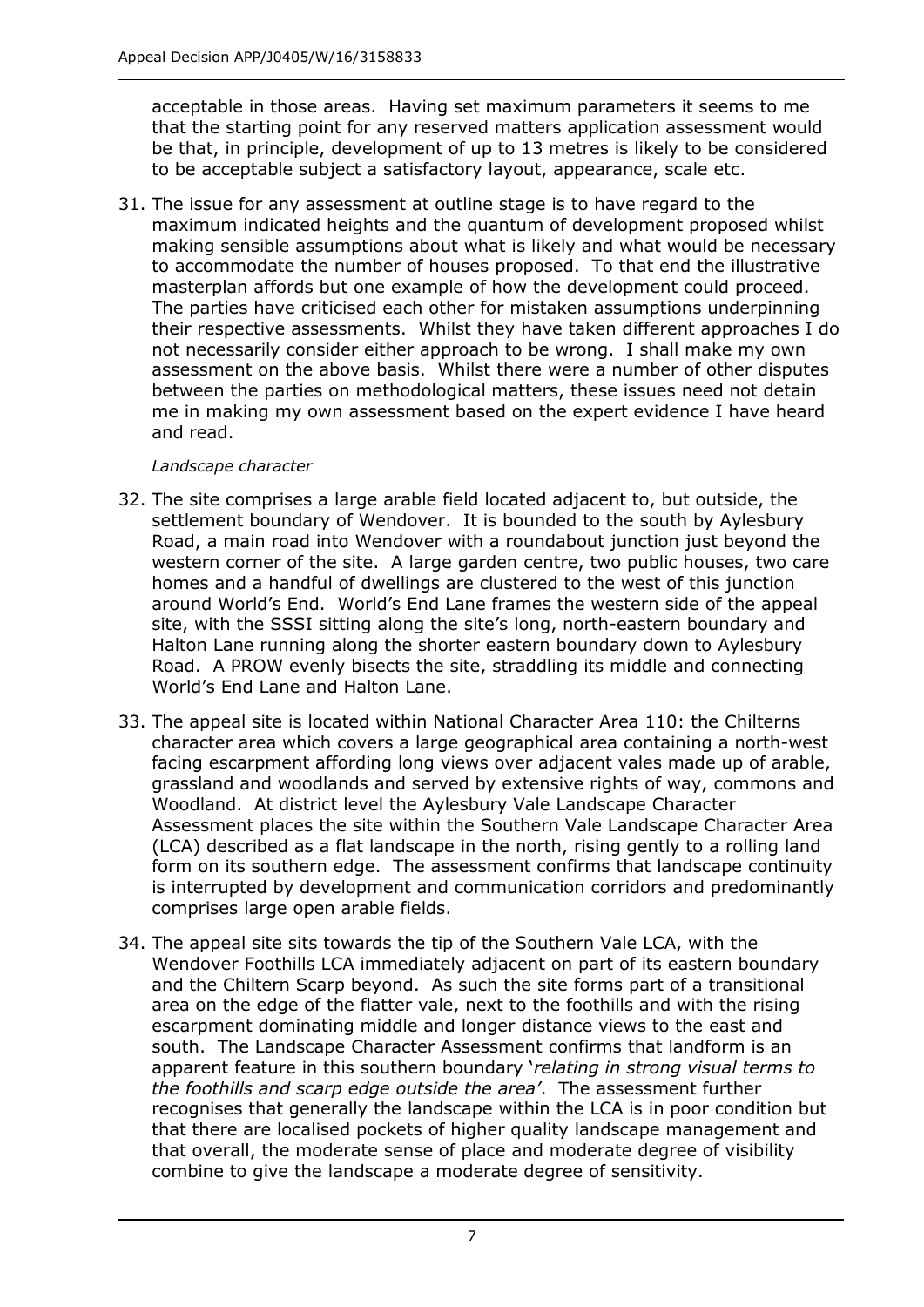- 35. The appeal site is in good condition and exhibits a well-maintained, attractive appearance. It benefits from tall, well-established hedgerow boundaries especially on its southern and western sides which shield it from the two roads. A relatively dense tree belt within the neighbouring SSSI forms an attractive backdrop adjacent to the north-eastern site boundary. The strong hedgerow boundaries largely obscure views of the traffic and development along the adjoining roads. From within the site the murmur of traffic noise does not materially detract from the rural character of the field. In short the mature hedgerows along and surrounding the site boundaries and the size and scale of the field result in a surprisingly rural character for a site so close to the settlement.
- 36. The shape of the site has remained constant since 1884 which could be indicative of it arising as a result of Parliamentary enclosure, listed as one of six key characteristics of the LCA, but there is no conclusive evidence either way. The site is typical of the Southern Vale LCA type and for the reasons set out I conclude that it is an example of one of the localised pockets of higher quality landscape management referred to.
- 37. The topography of the land and the site's location bordered by three roads combine to make it, locally, a visible part of the LCA and a focal point, particularly in views along Aylesbury Road. Whilst the site is crossed by only one public right of way, this footpath is across the middle of the site and affords full views over the whole site and an appreciation of the site's relationship with, and contribution to, its wider context. Importantly the footpath connects into a footpath network, including the permissive recreational routes around the reservoir. It also affords, what appears from written and oral representations to be, a much used and popular shortcut from the middle part of Halton Lane to World's End where the garden centre, its coffee shop and butchers and grocers' outlets can be accessed. For all of the above reasons I assess the sensitivity of this part of the landscape character area as somewhere between moderate and high.

*Effects upon landscape character*

- 38. Development of a green field site into what would essentially be a housing estate of up to 175 dwellings, with associated garages, roads, lighting and other paraphernalia, albeit with some areas of open space and with landscaping in place, would represent a substantial adverse change for the site itself. The introduction of two vehicular access points on each of Aylesbury Road and World's End Lane, together with footways and lighting would result in the loss of relatively short lengths of hedgerow.
- 39. Whilst the appeal site forms a relatively small parcel within the wider Southern Vale LCA, it is not only typical of the character area but it comprises one of the localised pockets of a higher quality. These factors, combined with the nature, size and scale of development and the visibility of the site in this locality, lead me to conclude that the overall effect upon the LCA would be on the spectrum between moderate and substantially adverse.

*The setting of the AONB*

40. Given the location of the site adjacent to the AONB, the parties are agreed that it forms part of the setting to the AONB. For the reasons touched upon above, loss of the site to housing would result in part of the transitional area, linking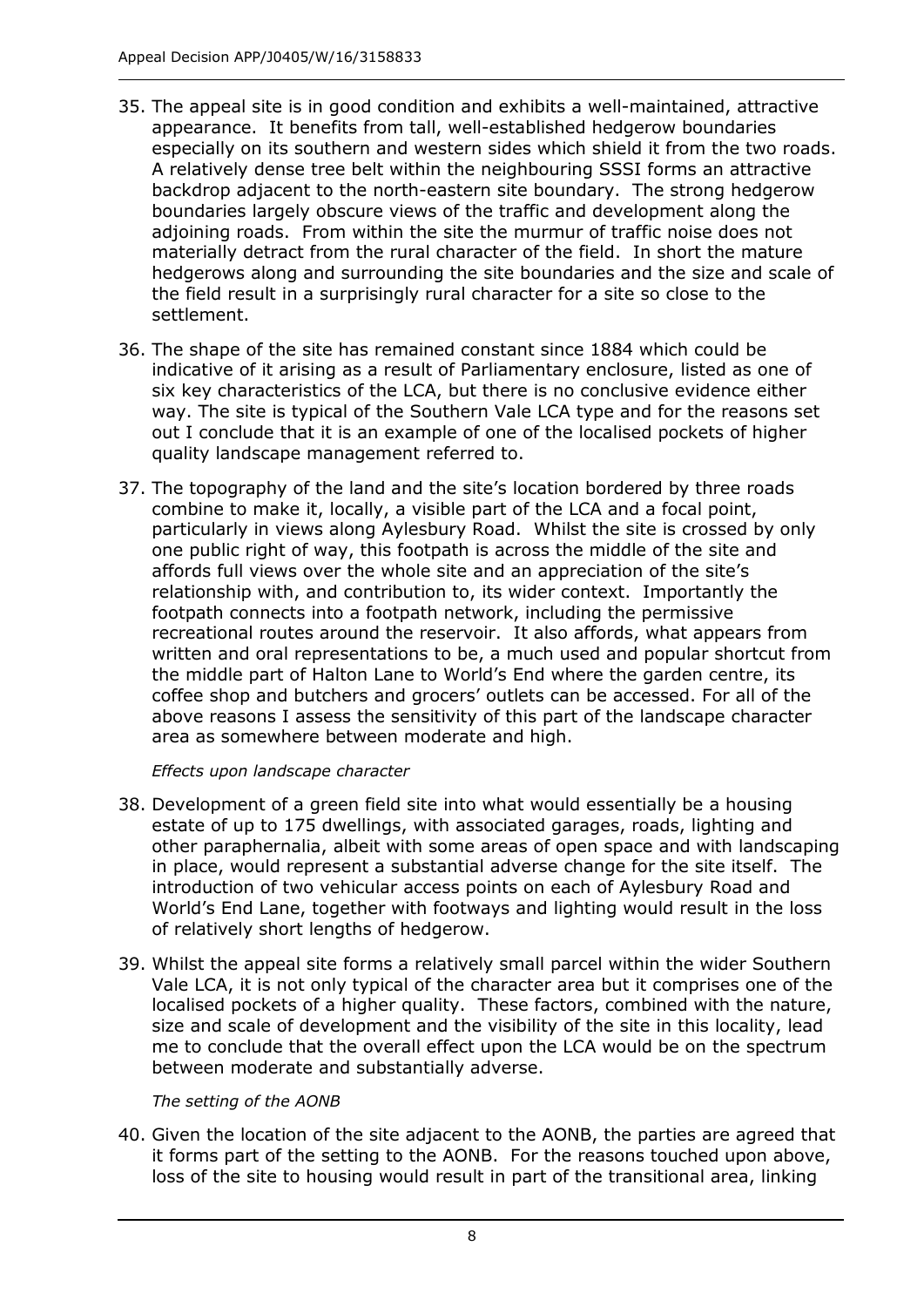the edge of the vale to the foothills and the escarpment beyond, being lost. This loss would result in a limited erosion of the setting of the AONB. In longer distance, more panoramic views from the AONB back to the vales, development of the site would be seen as an extension to, and continuation of, the existing built form. As such it would cause limited visual harm in this much wider context. I agree with the experts that the effects would represent an adverse change of low magnitude to a landscape receptor of high sensitivity. This is a finding militating against development.

*Settlement patterns and coalescence*

- 41. The heading to local plan policy RA.2 indicates that it seeks to prevent the coalescence of settlements. The policy wording refers to avoiding the reduction of open land which contributes to the form and character of rural settlements and the need to have regard to avoiding extensions which might lead to coalescence between settlements. The explanatory text refers to the need to preserve the separate identities of '*neighbouring settlements or communities'*. On a straightforward reading it is clear that policy RA.2 applies to both settlements and communities. That is not to rewrite the policy by importing the word community into the text box; rather it is to interpret the words in the text box having regard to the reasoned justification leading up to it.
- 42. The parties spent time debating the status of World's End. It appears to comprise the large garden centre with additional outlets, around 8 dwellings, a large public house, two care homes and a disused public house. The Draft Settlement Hierarchy Assessment for the emerging local plan sought to define a 'settlement' for its own purposes of directing future growth. It discounted areas containing populations of less than 100 but this was for its own audit purposes and I do not find the definition particularly helpful in this context. Historic maps and place names are of limited relevance given that settlements change over time.
- 43. To my mind the term 'settlement' denotes something larger than that which currently exists at World's End. At best I conclude that World's End constitutes a small community on the basis that it has a clear identity, it comprises several houses and the residents of the two care homes as well as the other uses. Clustered around the focal point of the junction it is also physically separate and distinct from Wendover.
- 44. Wendover is a very attractive market town sitting in a gap in the escarpment and framed by the heavily wooded landscape around it. As a consequence it has the appearance of nestling within the landscape. The town's historic core sits at the junction of three roads in the centre of town, with development contained by the landform and by the railway line running on its western edge. More modern housing development has spread out from the centre and sits to the east of the appeal site fronting onto Halton Lane.
- 45. The first impression of World's End is that of sporadic development at the junction of the two main roads, separate and apart from the town of Wendover which announces itself as one travels past World's End on the eastern approach to the town. Travelling out of Wendover, the incline on the site towards its south-eastern corner means that it sits in the centre foreground in views along Aylesbury Road and provides a clear demarcation between the settlement edge and countryside beyond. Approaching the town from the west, the appeal site forms an important part of an attractive gateway into the town and contributes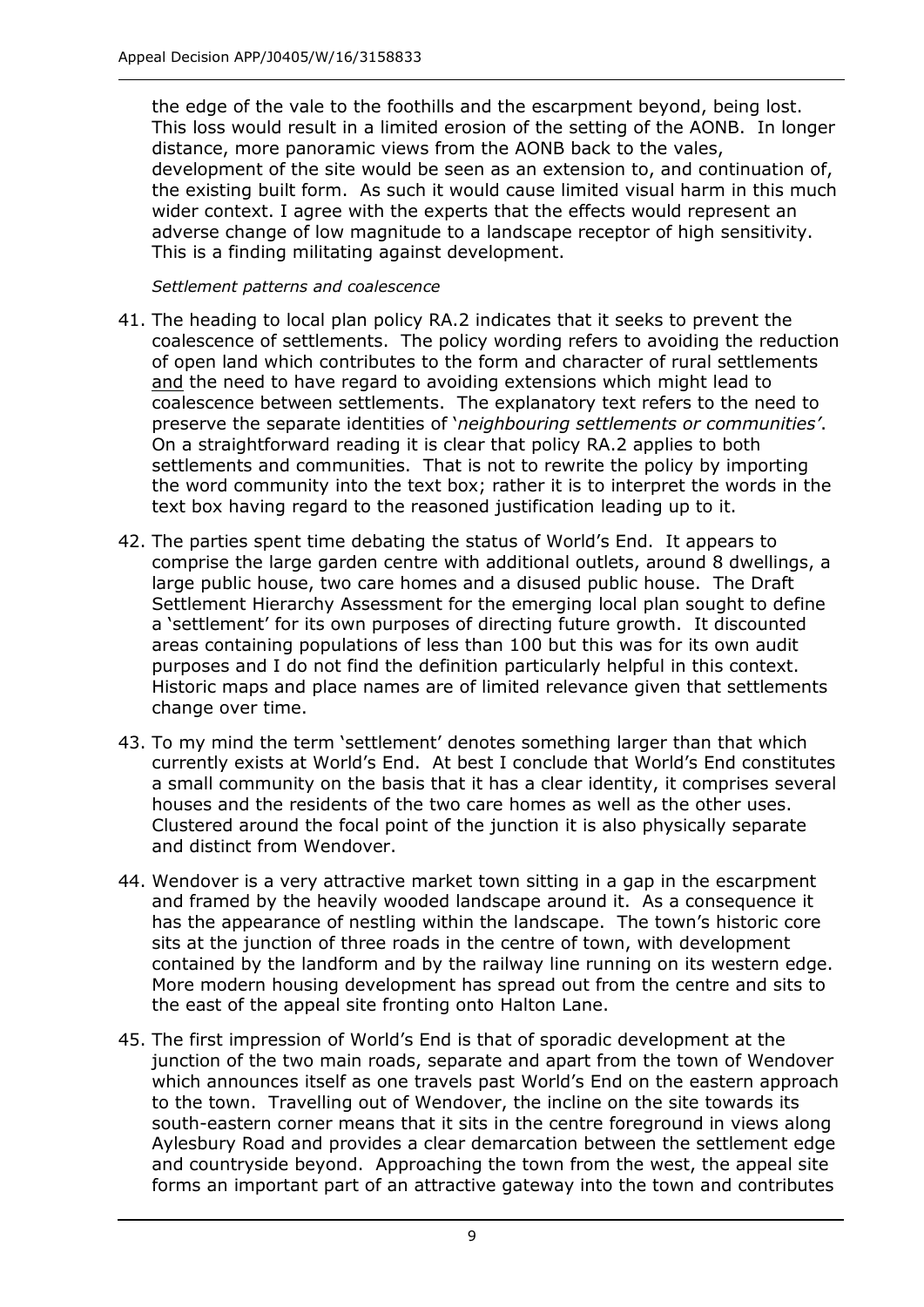to its rural setting. As such I find that the appeal site forms an important gap on the Aylesbury Road frontage between the buildings at World's End and the edge of development on Halton Lane. In essence it is open land which contributes to the form and character of Wendover.

- 46. A housing development on the appeal site would extend the built envelope of Wendover particularly along Aylesbury Road and on the lower reaches of World's End Lane. Its juxtaposition next to the World's End cluster and at the junction would result in the World's End properties reading as a continuation of the built development along Aylesbury Road and as part of Wendover. The development would of itself extend the built form of Wendover and result in the World's End properties being subsumed within the much larger settlement.
- 47. As Mr Self points out, World's End is not an unspoilt pocket of historic development given that it is largely characterised by post war development and dominated by the garden centre. The harm brought about by the development and the incorporation of World's End into Wendover would largely be to the settlement pattern and characteristics of Wendover itself as opposed to any harm to World's End. The north-western edge of Wendover is clearly delineated by the properties fronting Halton Lane. Development on the site would result in a more ill-defined settlement edge, given that the garden centre and its sprawling frontage would appear as a continuation of the built edge. I further note that whilst the Council's HELAA $13$  did not discount the appeal site on the basis of coalescence, it did refer to development on the site encouraging urban sprawl.
- 48. The Council also raised concerns about the reduction in the gap between Weston Turville and Wendover. However even with development in place there would remain a clear sense of separation between these two settlements. The open fields lining the western side of World's End Lane and the dense boundary planting on the eastern side of the road, combined with an area of public open space on the northern quadrant of the site, would assist in retaining the impression of a rural gap between the two settlements
- 49. For these reasons I conclude that there would be a loss of open land contributing to settlement character and a merging of World's End with Wendover. Irrespective of whether or not this merging is characterised as 'coalescence' within the usual planning meaning, it would be contrary to the policy objectives in RA.2 due to the resultant material harm to that settlement character attributable to the loss of the open land which helps to define the character of Wendover. Due to the prominence of this gateway site and its contribution I would quantify the harm to settlement character as moderate to substantial.

#### *An assessment of the visual effects of the proposal*

50. One of the most noticeable effects would be apparent on the public right of way crossing the site. To assess this effect it is important to understand what would be lost. Currently the footpath provides the opportunity to traverse a large tract of open land set within a wider landscape containing striking features and to gain a clear appreciation of that wider landscape. The site's mature hedgerows on the southern and western boundaries visually enclose it, and ensure an enjoyable experience of walking across this large field and

<sup>-</sup><sup>13</sup> Housing and Employment Land Availability Assessment CD 9.2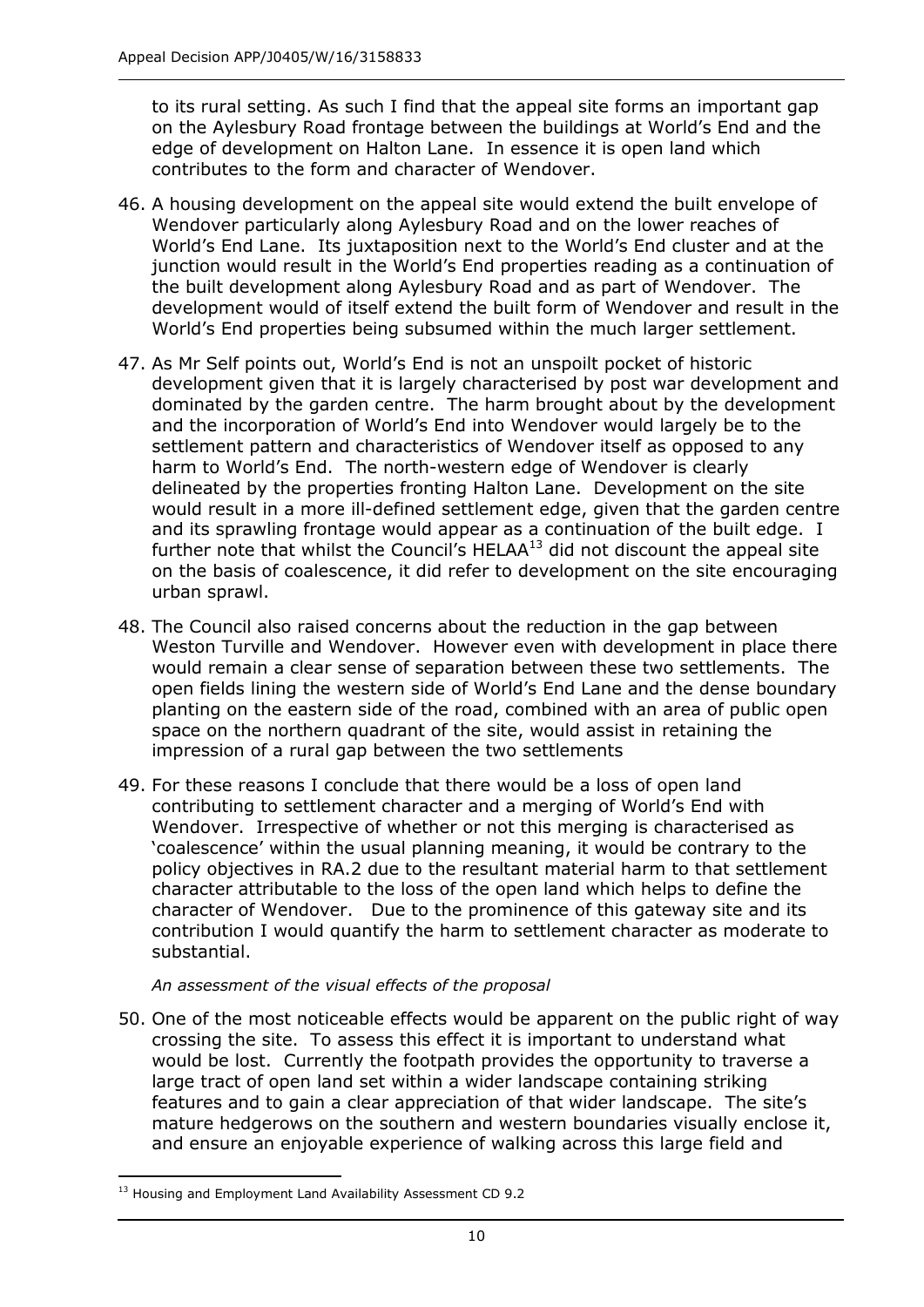marvelling at the unspoilt longer distance views of the Chiltern Scarp and Coombe Hill. Travelling in the opposite direction affords views of the escarpment on the eastern skyline. The houses on Halton Lane are less apparent in the summer months in the middle distance and more apparent during the winter $^{14}$ .

- 51. The openness of the field and its size facilitate pleasing views of the wider scenic landscape. The location of the site on the edge of the settlement and the linkages from the site to a wider network and other recreational routes increase the value of the right of way on the site.
- 52. The masterplan includes a section of open space to the south of the first section of the PROW when traversing the site east from World's End Lane. This would be a maintained footpath, with houses on the left hand side and manicured areas of grassland crossed with footpaths on the right hand side. Viewing points could be incorporated into any scheme to retain some partial views of the hills from a suburban setting but they would be a poor compensation for what is currently an uninterrupted view along much of the length of the footpath, of a charming pastoral landscape and an attendant appreciation of the brooding majesty of the scarp. The provision of additional footpaths and open areas within the site would offer increased opportunities for public access at the expense of a reduction in the quality of the views and a different experience gained in the context of a suburban setting.
- 53. The appeal site also makes a contribution to the scenic quality and rural setting of the adjoining Weston Turville Reservoir (SSSI) site. This is most apparent from the permissive footpath around the southern boundary of the SSSI on land which is slightly higher than the appeal site. Whilst this southern boundary contains a tree belt, there are a number of gaps through which the appeal site is partially seen. The path is narrow and meandering and retains a strong sense of rural tranquillity. With housing on the north-western boundary of the appeal site, the experience would change and the walker would be conscious of walking adjacent to a housing estate on one side on the lower land.
- 54. During the summer months there are no clear or partial views from the footpaths deeper within the SSSI which are away from its boundary with the appeal site. This is because of the tree belt which wraps around the southwestern and southern boundaries of the SSSI. A raised embankment within the SSSI runs along the northern section of the reservoir to World's End Lane and rewards walkers with scenic views of the reservoir in the foreground, with the Chiltern Hills rising in the distance. Again in summer the tree belt adjoining the appeal site would preclude views of the development from this embankment. During the winter months from vantage points along the embankment there would be glimpses of the housing on the middle of the site through the trees<sup>15</sup>. Walkers would be conscious of housing at reasonably close quarters to the SSSI which would detract somewhat from the experience along this footpath. I bear in mind that this would only be the case in winter months, it would only occur when walking in one direction towards World's End Road and it would be along the top of the embankment only which is set at a higher level.

j <sup>14</sup> Mr Self's photograph 35.

<sup>&</sup>lt;sup>15</sup> Mr Self photograph 29.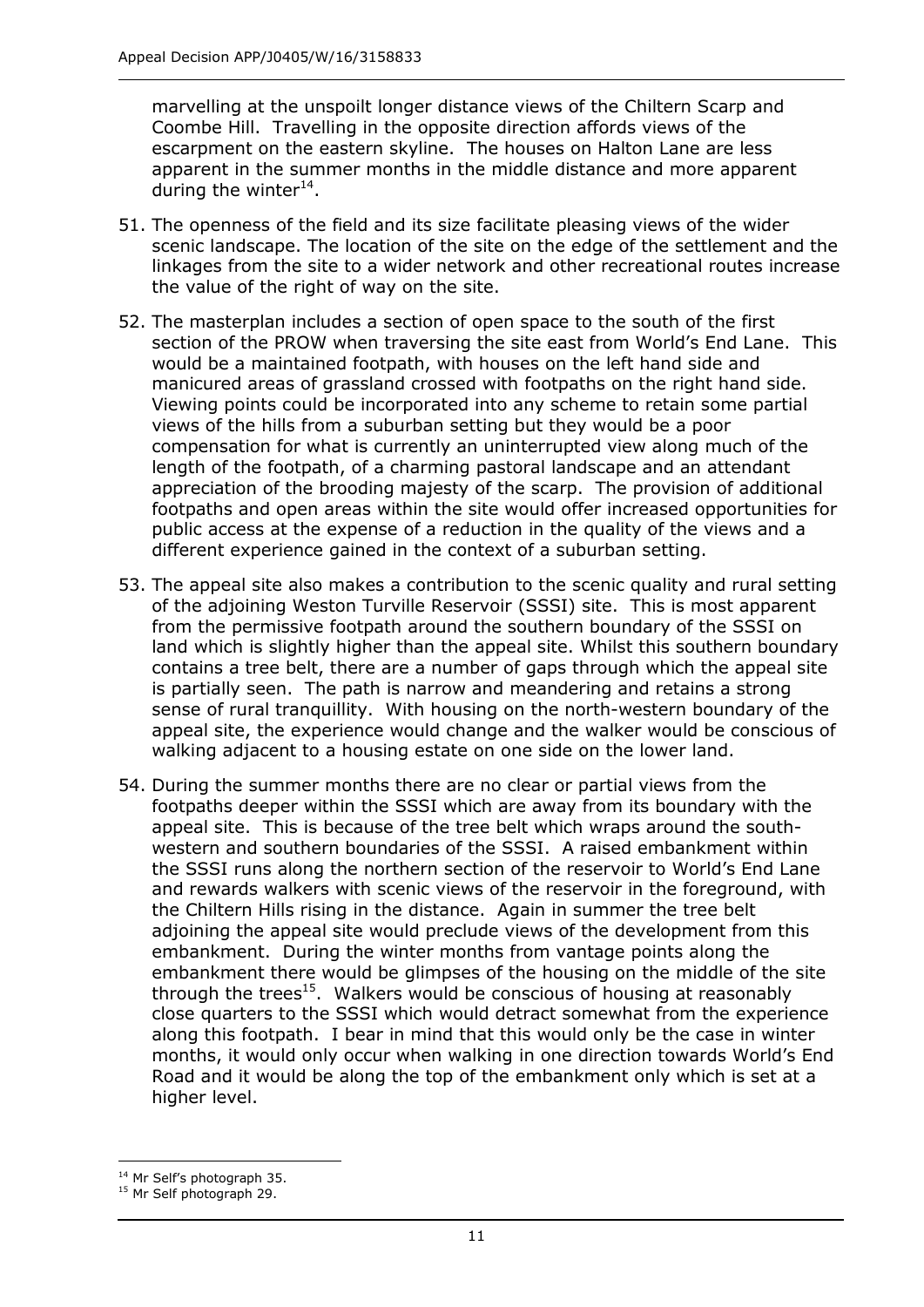- 55. A roundabout junction sits at the confluence of Aylesbury Road and World's End Lane and around this junction development is generally set back with open frontages such that one gains a clear appreciation of the surrounding rural landscape including skyline views in a north-easterly direction of the wooded escarpment over the appeal site hedgerow. At this point the carriageway is wide with hatched central markings and there are tall lamp-posts along the road but overall the scene is broadly rural.
- 56. On the approach to Wendover along Aylesbury Road the upper parts of the houses would be apparent over the mature boundary hedgerow and would be seen together with the new access opening. The housing development would interrupt some of the key longer distance views of the escarpment from vantage points along Aylesbury Road. On the journey out of Wendover the appeal site helps to signal the beginning of the countryside beyond, sitting in the centre of the view for a section travelling east along Aylesbury Road. Again housing would transform these views such that this part of Aylesbury Road would read as a road within the settlement as opposed to one travelling out of it.
- 57. The Appellants contend that the scale of the scarp ensures that it is visible from most sites around Wendover. That may be true but many of these views are partial and interrupted and are viewed from within suburban settings. The area within and immediately around the appeal site affords the opportunity to appreciate the scale and length of the scarp as it runs across a long skyline. In particular I have in mind the south-westerly views from Aylesbury Road and the views from much of the internal PROW in an easterly direction.
- 58. World's End Lane has a footway on its eastern side with the mature hedgerow of the appeal site immediately adjacent. Pedestrians emerging from the SSSI and walking down World's End Lane would be met with a rural aspect and views of the wooded escarpment to the east and south over the hedgerow. Whilst the northern section of the site would remain free of built development, housing would again be apparent over the hedgerows along the lower reaches of World's End Lane.
- 59. Residential occupiers on both World's End Lane and Halton Lane would experience a material change in their outlooks with the loss of open countryside and its replacement with housing. The change would be more apparent to the Halton Lane occupiers due to the topography of the site and the more sporadic nature of the existing boundary hedgerow and trees within the site. Similarly, walkers along Halton Lane would experience a material change in that the impression of walking along the edge of the countryside would be lost. Drivers along Halton Lane would experience a minor adverse change for the short section of Halton Lane down to the roundabout.
- 60. The assessment of change for the aforementioned residential occupiers does not, in my opinion, depend on individual assessments as to what can be seen from particular windows and vantage points but instead should take into account the way in which the site is currently seen and experienced from these houses as the occupiers go about their daily lives, coming and going to the houses, walking along Halton Lane and working in their gardens. When one takes into account these matters it becomes evident that there would be a significant change for those occupiers along the bottom length of Halton Lane.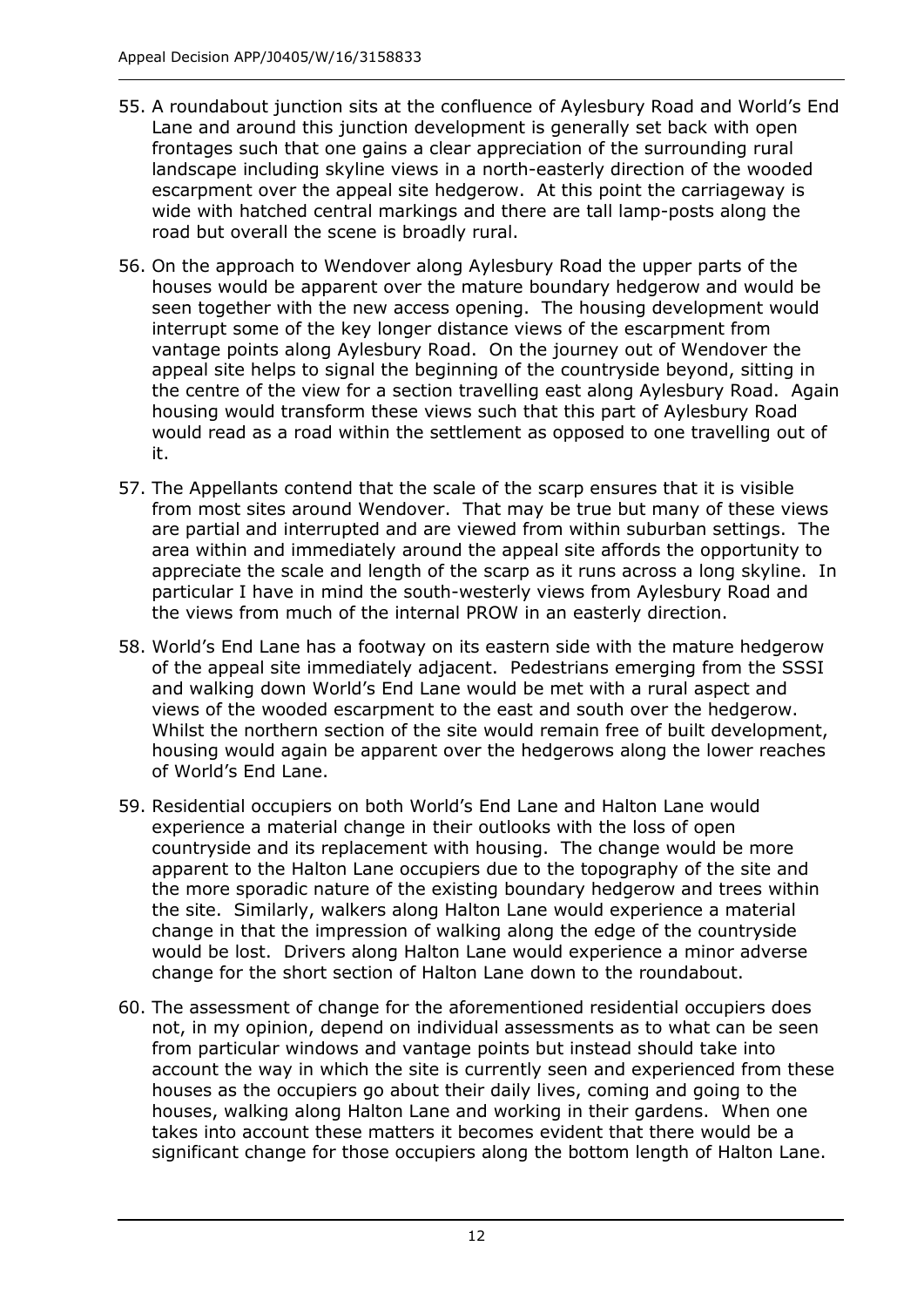New housing set back in the site behind a landscaped corridor on this Halton Lane frontage would go some way to ameliorating these adverse visual effects.

- 61. In longer distance views from footpaths within the AONB, on Coombe Hill and Boddington Hill, the site would form a small part of a much larger panoramic composition given the distances involved. Whilst it would extend the built form of Wendover into the vale I conclude that the overall visual effects from these longer viewpoints would be minor.
- 62. In summary I conclude that the proposal would have a number of adverse visual effects, particularly along the internal PROW and along the roads around the site and the approach into and out of Wendover. It is appropriate to characterise these various adverse visual effects as localised whilst also recording that they would be experienced by a significant number of receptors in the form of pedestrians, recreational users, residents and drivers.

#### *Valued landscape*

- 63. Another contentious issue is whether the site forms part of a valued landscape in terms of paragraph 109 of the Framework. Mr Self points out that the site is not covered by any statutory or non-statutory designations and that this is somewhat unusual for undeveloped sites around Wendover where much of the land falls within the AONB or green belt. Neither does the site fall within the locally designated Areas of Attractive Landscape or Local Landscape Areas as defined in both the adopted and emerging local plans. These areas are expressed to be sensitive landscapes which are the 'valued landscapes' for the district as referred to in national policy<sup>16</sup>. Nevertheless it is well-established that the lack of a local or national landscape designation does not preclude the site from being a valued landscape<sup>17</sup>. It was also accepted that the criteria in Box 5.1 of GLVIA  $3^{18}$  are accepted as a useful tool for assessing value.
- 64. Pointing to the Stroud<sup>19</sup> judgment the Appellants further contend that the appeal site itself has to have some demonstrable physical attributes which take it beyond mere countryside in order to qualify as a valued landscape. The Council's interpretation is that the appeal site cannot be considered in isolation from its surroundings and that in the Stroud judgment the Court was looking at matters beyond the site in examining the potential demonstrable physical attributes.
- 65. In coming to a view as to whether or not a site falls to be classed as a valued landscape within the terms of the Framework, it seems to me that one first has to consider the extent of the land which makes up the landscape under consideration before examining whether or not there are features which make it valued. Developments and appeal sites vary in size. For example it is possible to conceive of a small site sitting within a much larger field/combination of fields which comprise a landscape and which have demonstrable physical characteristics taking that landscape out of the ordinary. The small site itself may not exhibit any of the demonstrable physical features but as long as it forms an integral part of a wider 'valued landscape' I consider that it would deserve protection under the auspices of paragraph 109 of the

j <sup>16</sup> The 'Areas of Sensitive Landscapes Study' of 2008 prepared by Jacobs, referred to at p. 220 Draft Local Plan CD6.3.

<sup>&</sup>lt;sup>17</sup> CD7/4: Stroud District Council v SSCLG [2015] EWHC 488 (Admin).

<sup>&</sup>lt;sup>18</sup> Guidelines for Landscape and Visual Impact Assessment.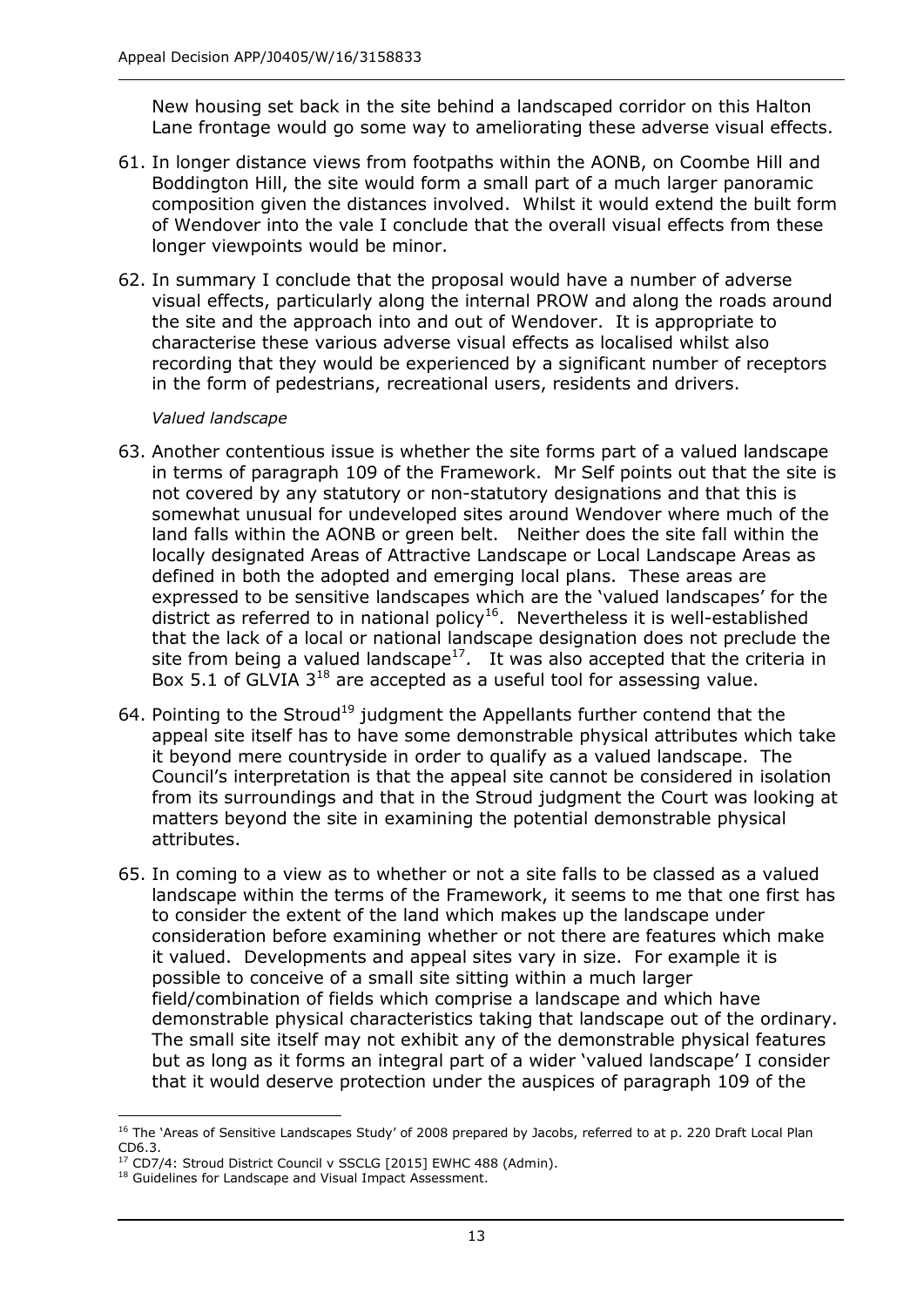Framework. To require the small site itself to demonstrate the physical features in order to qualify as a valued landscape seems to me to be a formulaic, literal approach to the interpretation of the question and an approach which could lead to anomalies. It could lead to individual parcels of land being examined for physical characteristics deterministic of value. Adjoining parcels of land could be categorised as valued landscapes and 'not valued landscapes' on this basis.

- 66. Further I do not accept that the Stroud case is authority for the proposition that one must only look to the site itself in seeking to identify demonstrable physical characteristics. In examining matters Mr Justice Ouseley confirmed that the Inspector was entitled to come to certain judgments about the factors and evidence in relation to matters outside the confines of the site itself. When assessing what constitutes a valued landscape I consider it more important to examine the bigger picture in terms of the value of the site and its surroundings. That is not to borrow the features of the adjoining land but to assess the site in situ as an integral part of the surrounding land rather than divorcing it from its surroundings and then to conduct an examination of its value.
- 67. As already indicated I find some difficulty in ascribing the term landscape to an appeal site comprising one large agricultural field. To my mind the term 'landscape' denotes an area somewhat wider than the appeal site in this case. In this regard I note the reference of my colleague in the Loughborough appeal<sup>20</sup> to the GLVIA definition of landscape as *'an area, as perceived by people, whose character is the result of the action and interaction of natural and/or human factors*'. I endorse the view that '*it is about the relationship between people and place, and perceptions turn land into the concept of*  landscape'.<sup>21</sup>
- 68. Here the landscape under consideration is relatively small scale. In this instance the appeal site is clearly understood to be part of land on the edge of the vales. It is not only representative of that landscape character, it is a pocket of high quality land. It also makes a key contribution to the attractive rural setting of Wendover on a gateway approach and forms part of the countryside which provides the setting for the AONB. It has a scenic value well above the ordinary for the reasons given. It is adjoined by and associated with the SSSI which adds value to the local landscape and adds to the sense of rural tranquillity. It is not merely a matter of the site's well-used internal footpath providing views of the escarpment; rather it is the expansive and scenic nature of those views seen in the context of an open foreground uncluttered by development which gives the views their value and high quality. That is not to impute the characteristics and value of the adjoining AONB to the appeal site but to recognise that the scarp forms part of the backdrop in the smaller scale landscape of which the appeal site is an integral part. In combination all of these matters and physical characteristics take this site beyond mere countryside and into something below that which is designated but which is a valued landscape.
- 69. In finding that the site comprises part of a valued landscape I have endorsed the professional judgments of the Council's landscape witness. I acknowledge

j <sup>20</sup> Land south of Nanpantan Road, Loughborough, Leicestershire reference APP/X2410/W/15/3028159 and 3028161

 $21$  Ibid §19.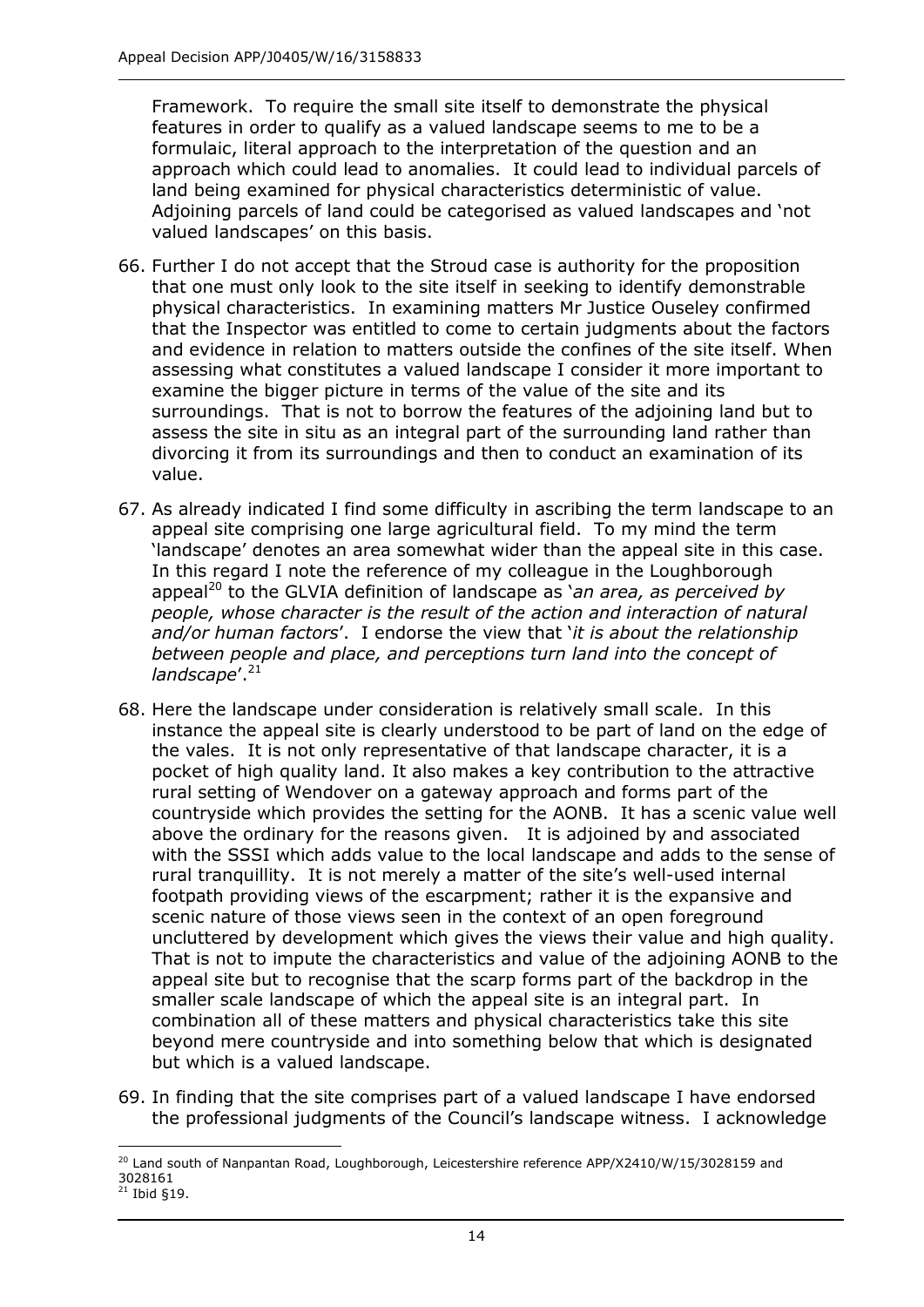that this goes against the opinion of both the Appellants' professional witness and that of the consultants tasked by the Council of identifying sensitive landscapes which fed into the Council's subsequent designation of Areas of Attractive Landscape and Local Landscape Areas. These later studies were district wide studies. All of the assessments are largely based on qualitative judgments. In coming to my conclusions I have had the benefit of expert opinions focussed on an analysis of the site and its surroundings, as well as several site visits and the evidence of third parties. For all of the reasons given I am satisfied that this site comprises part of a valued landscape and its development would fail to protect and enhance the landscape contrary to the objectives set out in the Framework.

*Valued landscape and the dis-application of the tilted balance*

- 70. It is necessary to consider whether the provisions of paragraph 109 of the Framework in relation to valued landscapes comprise a specific policy indicating that development should be restricted in accordance with the fourth bullet point of paragraph 14. Footnote 9 provides some examples of such policies but it is not an exhaustive list. Whilst the interpretation of policy is a matter of law, there are no High Court judgments which have been brought to my attention which go directly to the point. However, the Council drew my attention to an Order refusing permission to apply for Judicial Review<sup>22</sup> where one of the grounds was that there had been an error in finding that paragraph 109 was a policy within the meaning of paragraph 14. It would appear that Mr Justice Lewis found this to be unarguable.
- 71. The Council has provided examples of appeal decisions in which Inspectors have concluded that paragraph 109 in relation to valued landscapes is a footnote 9 policy. Whilst the Appellants have not produced appeal decisions concluding the opposite, I fully accept Mr Ross's evidence that he is aware of such decisions. In considering what constitutes a 'restrictive policy' Mr Justice Coulson<sup>23</sup> confirmed that it is appropriate to give the word 'restricted' a relatively wide meaning to cover any situation where the Framework indicates a policy that cuts across the underlying presumption in favour of development.
- 72. Mr Strachan submits that paragraph 109 is not a policy indicating that development should be restricted. His contention is that paragraph 109 falls to be read in conjunction with the whole of section 11 entitled 'Conserving and enhancing the natural environment'. When one considers that whole section I agree that paragraph 109 is essentially the introductory paragraph setting out aspirations of the planning system before going to set out specific policies in relation to particular matters (soils and ecological interests) in specific decision making paragraphs (111, 118 for example).
- 73. In support of this argument he cites the reference to the protection and enhancement of soils in paragraph 109 which finds expression in the preference in paragraph 112 to use areas of poorer quality land. The judge in the Borough of Telford and Wrekin and SSCLG case<sup>24</sup> found that paragraph 112 of the Framework, dealing with the loss of best and most versatile agricultural land, did not constitute a footnote 9 policy. This was on the basis that it did

j <sup>22</sup> (CO/3029/2016) referenced in the appeal decision APP?B1605/W/14/001717 [CD 7.17]

<sup>&</sup>lt;sup>23</sup> Forest of Dean DC v SSCLG [2016] PTSR 1031

<sup>&</sup>lt;sup>24</sup> [2016] EWHC 3073 (Admin)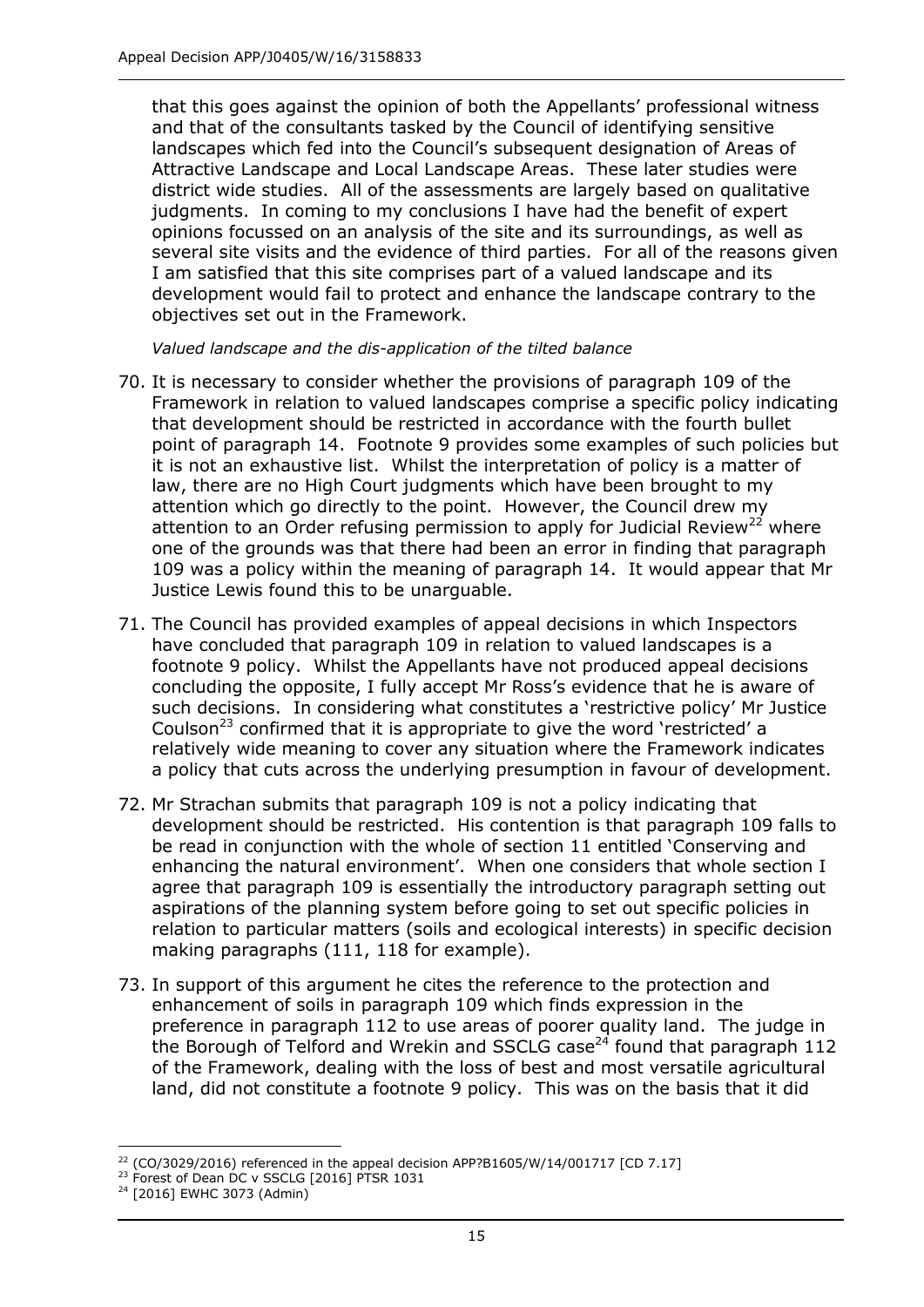not confer any level of protection and instead contained a preference for the use of lower grade land.

- 74. I consider that there is some force in both sides of the argument. However I must come to a clear conclusion on this matter. After careful consideration I am more persuaded that the exhortation to '*contribute to and enhance the natural and local environment by….protecting and enhancing valued landscapes'* comprises an aspiration rather than a restriction.
- 75. I have found that the development would result in the loss of an important part of a valued landscape. In this instance I conclude that the first bullet point of paragraph 109 of the Framework is not a specific policy that indicates that development should be restricted. Given my findings it follows that the tilted balance should still be applied.

#### *Conclusions on Landscape Issues*

- 76. There would be harm to landscape character by the loss of part of the land of the character type identified. Whilst the visual effects would largely be localised, the development would have significant adverse visual effects in a number of key respects. In addition there would be material harm to the rural setting and settlement pattern of Wendover and further limited harm to the setting of the AONB. There would also be the erosion of part of a valued landscape. These harms are substantial and are contrary to the local plan and national policy objectives already set out. In combination these harms attract significant weight.
- 77. The route of the PROW on the site would remain the same and it would have a more even surface rendering it more accessible to all users, particularly wheelchair users. It would also link into other footpaths and recreation areas on the site. These benefits in terms of convenience and accessibility would come at the expense of diminution in the amenity and public enjoyment of the route as outlined above. I have included this harm to visual amenity experienced by footpath users in my landscape assessment. Overall there would some small contravention of AVLP policy GP.84 to which limited weight is attached.

#### *The SSSI and ecological considerations*

- 78. The Framework confirms that decision makers should aim to conserve and enhance biodiversity by application of a set of principles. If significant harm cannot be avoided, adequately mitigated or as a last resort, compensated for, then permission should be refused. Proposed development on land outside a SSSI which is '*likely to have an adverse effect upon the SSSI (either individually or cumulatively) should not normally be permitted'*. Where an adverse effect on the site's notified special interest features is likely, the Framework confirms that development should only be allowed where its benefits clearly outweigh both the likely impacts on features and any broader impacts on the national networks of SSSIs.
- 79. Nature conservation policies in the AVLP have not been saved. There are two relevant policies in the eVALP which carry limited weight at this stage. NE1 concerns protected sites and reflects the Framework objectives. Policy NE2 seeks the protection and enhancement of biodiversity and requires a net gain in biodiversity when considering development proposals.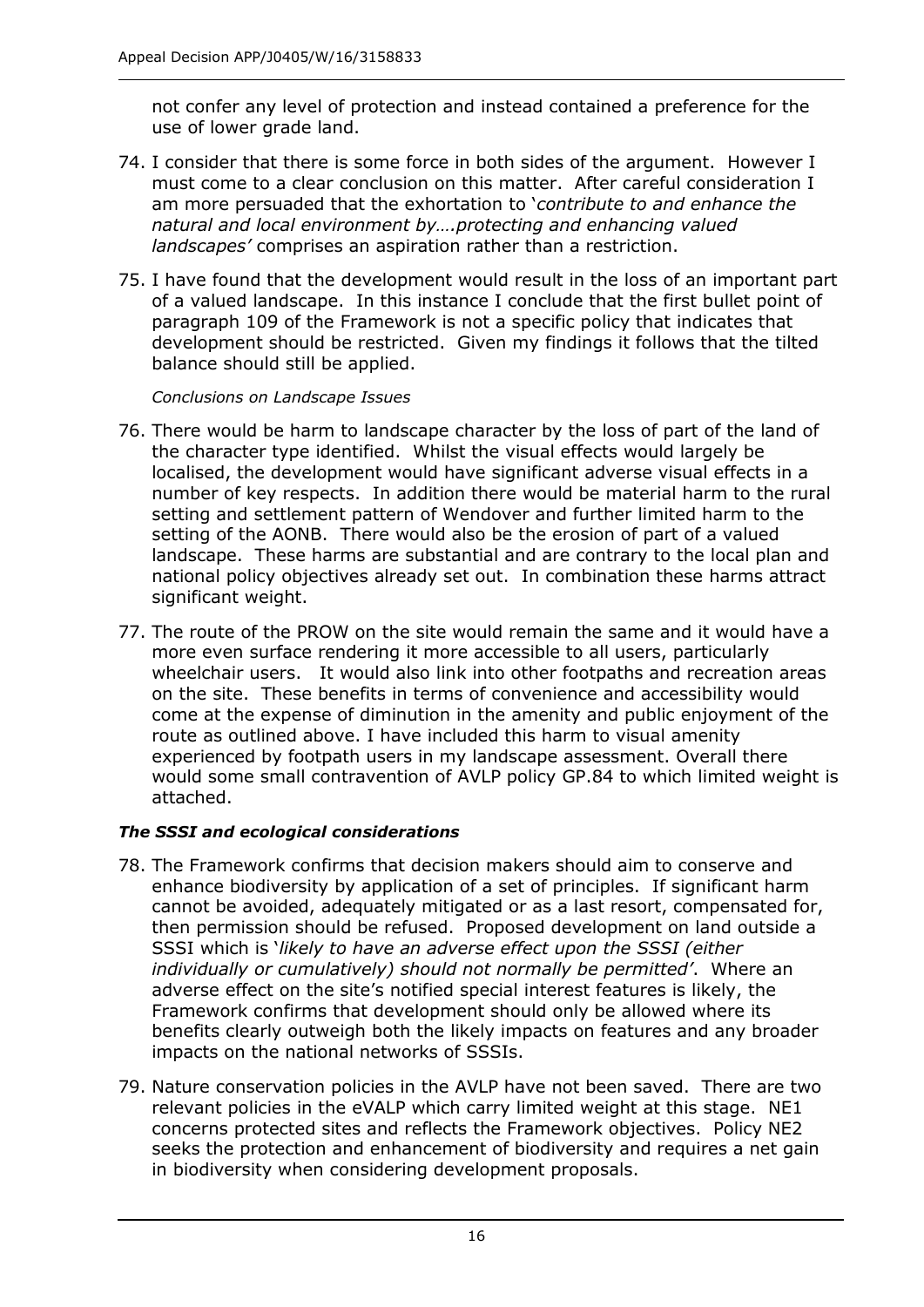- 80. The planning application was supported by a series of documents which sought to address ecological considerations<sup>25</sup>. The Weston Turville Reservoir was designated as a SSSI due to three special features including: aggregations of non-breeding birds, namely wintering shoveler; assemblages of breeding birds and extensive swamp and reed beds.
- 81. As a statutory consultee Natural England initially raised an objection<sup>26</sup> to the appeal proposal due to a concern that the development was likely to damage or destroy the interest features for which the reservoir was notified. One of the concerns was in relation to a possible adverse effect on the sensitive hydrology of the SSSI. Concerns were also expressed about recreational disturbance by virtue of increased visitor numbers and dog-walkers and an increase in domestic cats resulting in increased predation of birds. Following the submission of further information Natural England formally withdrew its objection to the proposal<sup>27</sup> on the basis that the identified impacts on the SSSI could be appropriately mitigated with measures outlined in the submitted Access and Recreation Mitigation Strategy<sup>28</sup>.
- 82. The mitigation strategy sets out key findings in relation to recreational use of the SSSI and a series of mitigation measures including the funding of improved fencing and hedging along existing footpaths in the SSSI, as well as monies for an on-site warden for 2 days per week. In addition the masterplan was reconfigured to provide new open space and recreation areas for dog walkers and measures to promote alternative sites for recreation.
- 83. BBOWT are responsible for the day to day management of the site and they continued to express concerns about certain matters. Mr Jackson gave evidence to the Inquiry about those concerns. He started by confirming that the BBOWT relied upon the evidence of a local resident and keen bird watcher, Mr Mason, in relation to the local bird populations. Mr Jackson further explained the delicate balance which management of the SSSI entails in terms of facilitating and widening access to the SSSI whilst not compromising the wildlife population and the habitats that resulted in designation.
- 84. The Appellants' ecologist, Mr Baker, confirmed that the written comments of Mr Mason and his records of various bird species, both on the appeal site and on the SSSI, had been taken into account in the assessment. A number of surveys conducted on behalf of the Appellants recorded the current recreational use of the SSSI. These surveys took place over 5 separate days, including two week days and three separate days at the weekend. The surveys were no shorter than 6 hours and surveys on two separate Saturdays took some 8 hours. I am satisfied that these surveys are representative and provide useful information about the current level of recreational use.
- 85. All three of the key features of the SSSI are potentially at risk of disturbance or harm from increased public access, including dog walkers and an increase in predation from domestic cats on the appeal site. Any impacts caused by the development must be viewed against a baseline of the existing recreational pressures/use of the SSSI and in the context of the BBOWT management

j <sup>25</sup> These include Ecological Assessments dated December 2015 and July 2016 (CD 2/22 and CD 3/2), Biodiversity Offset Metric (CD 3/2), A Recreation Impact Assessment (CD 3/4) and a separate response to BBOWT from Brookbanks (CD 3/1).

<sup>&</sup>lt;sup>26</sup> Consultation response dated 28 April 2016.

 $27$  By letter dated 5 May 2017.

<sup>&</sup>lt;sup>28</sup> CD 4.7.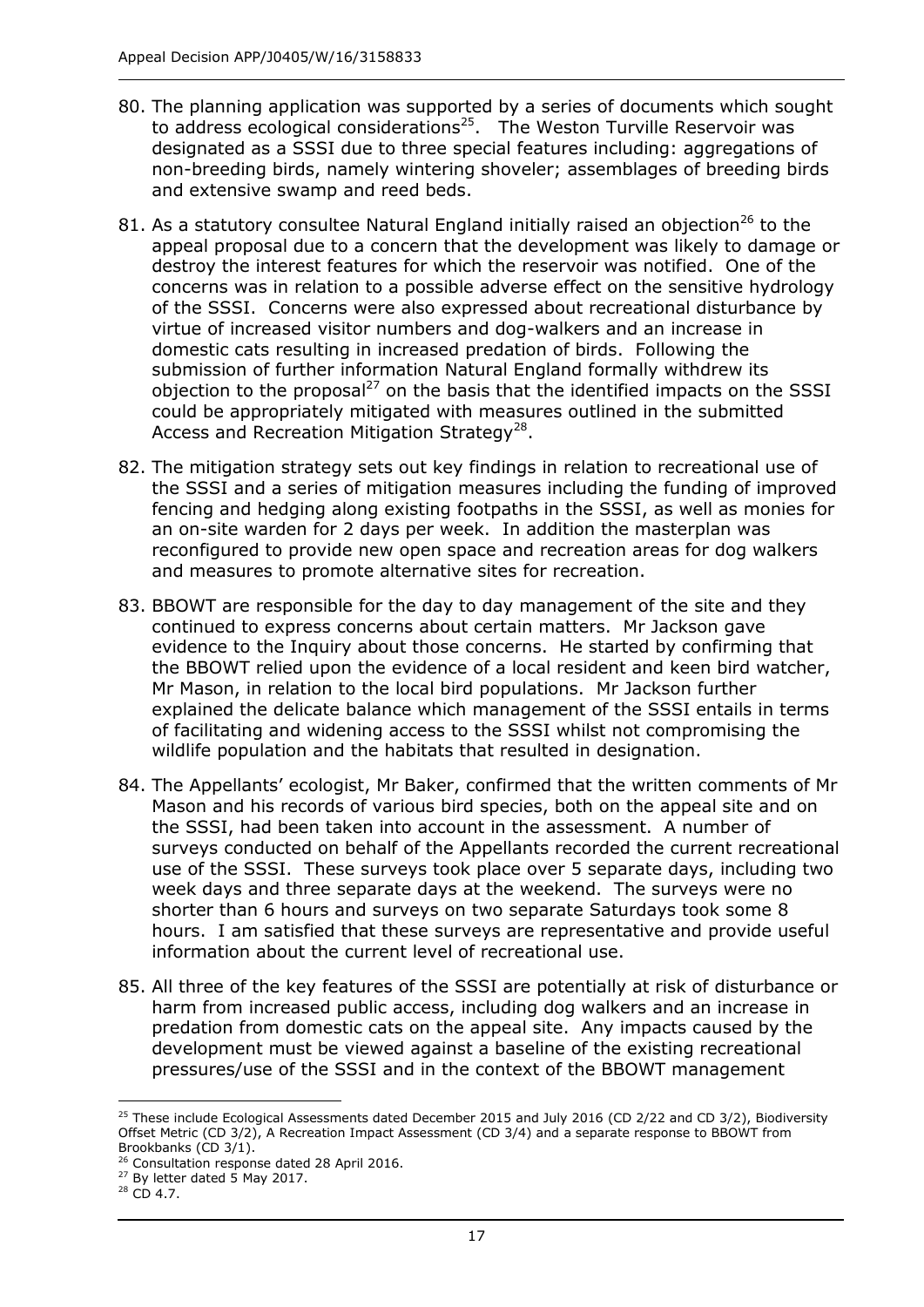objectives of encouraging access whilst ensuring that conservation objectives are met. The reservoir is currently used by a private sailing club and by an angling club. The Appellants' survey recorded an average of 11 people per hour using the SSSI with walking and dog-walking the main activities. Some 69% of walkers were accompanied by a dog. The Appellants have applied national data<sup>29</sup>to estimate the number of households on the proposed development likely to have dogs, estimating that 42 dwellings on the site would contain 54 dogs.

- 86. It is a reasonable assumption that those new households with dogs are likely to take their dogs out for at least one daily walk. The revised masterplan depicted a network of new pathways around the development and an open area for dog exercising. No new access points onto the SSSI would be created. I consider that, for shorter walks, these on-site measures may prove attractive and convenient for busy householders wishing take their dogs out for short periods. Other dog walking locations such as Wendover Woods and the canal towpath could be promoted and may also prove attractive for those looking for longer or different walks. However the proximity of the SSSI, its attractive routes and scenery would no doubt prove a draw for many of the potential dogwalkers on the appeal site and would increase the activity within the SSSI.
- 87. Potential impacts on shoveler population: At the point of designation annual shoveler numbers exceeded 90 birds, but over the last decade these numbers have fallen to less than  $20^{30}$ . The SSSI also provides a breeding environment for 46 bird species and other rare invertebrate fauna and ecologically important habitats. Bittern<sup>31</sup> are known to over winter at the site. There has been a decline in key species over the years.
- 88. The wetland bird survey data for the reservoir for the years 2010-15 records shoveler on the SSSI in 2 of the 5 years with an annual average peak of 5 birds. The most significant year was 2011/12 when 20 birds were recorded. This is well below the threshold of 180 birds (or 1% of the estimated British shoveler population) needed to categorise the site as a nationally important wetland for the species. The corollary of this is that any impact on the shoveler population on this SSSI would not materially impact on the national population.
- 89. The cause of the reduction in the shoveler population on the SSSI is unknown but speculation has been focussed on the sailing and angling activities and water degradation as well as the presence of catfish in the water. There appears to be no suggestion that current pedestrian access or dog walking activities are having an adverse effect. Given the likely increase in dog-walking activities and visitor numbers (ie walkers) as a result of the development I am satisfied that they would not have any material adverse effect upon this feature.
- 90. Reedbeds: at the Weston Turville reservoir the reedbeds form a dense fringe around the southern and eastern limits of the waterbody. At these points the reedbeds are clearly separated from the recreational footpaths. Direct access to the waterside for walkers is only gained along the northern embankment where there are limited reedbeds and generally lower biodiversity. The permissive paths around three sides of the reservoir are firmly established and

j <sup>29</sup> From the Pet Food Manufacturers' Association 2016, Proof of Evidence of Mr McCloy § 4.11.

 $30$  Natural England condition assessment at appendix  $3$  to Proof of Evidence of Mr Holton.

<sup>&</sup>lt;sup>31</sup> Listed in schedule 1 of the Wildlife and Countryside Act 1981.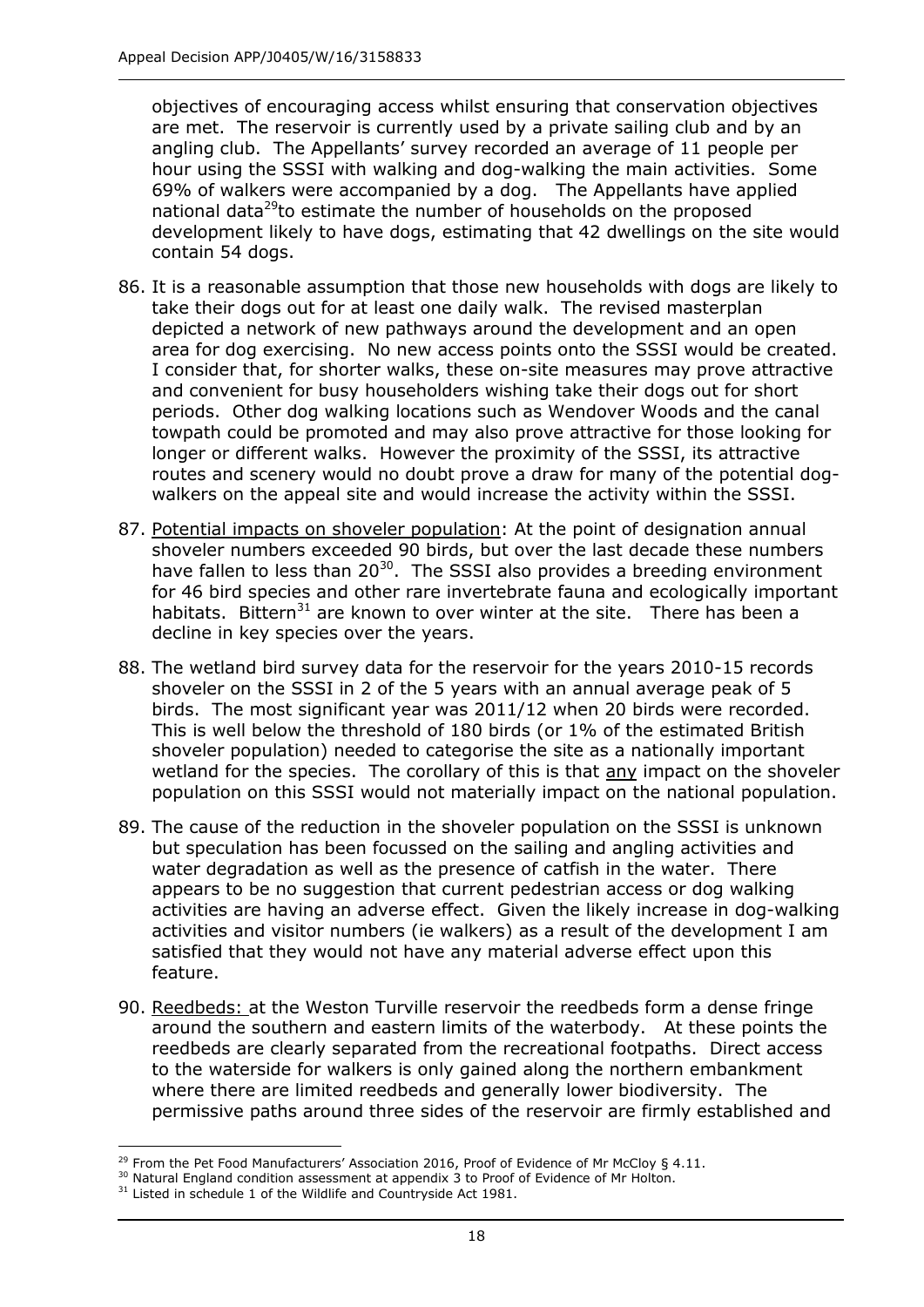there is no suggestion that they will change in anyway. Indeed the management plan of BBOWT confirms that access to the SSSI is to be encouraged.

- 91. The mitigation strategy proposes funding for the provision of new hedgeplanting and dog-proof fencing around the reedbeds at the south-eastern end to afford increased protection. Funding for the provision of a warden for 30 years and for new signs and a replacement bird hide are also proposed.
- 92. There is no suggestion that the current level of recreational access is materially harming the reedbeds. The beds are largely inaccessible and supplementation of the protective planting and dog-proof fencing would further ensure that access to this precious resource is prevented. I am satisfied that there would be no material harm caused to the reedbeds by virtue of the increase in recreational use attributable to the new dwellings. The further protective measures proposed would make sure of this. I shall deal with Mr Jackson's concerns about the mechanics of the section 106 agreement later.
- 93. Assemblages of breeding birds: No breeding bird data has been collected for the SSSI site. The Ecological Assessment identified 11 species of breeding birds of lowland open water and their margins which they considered might breed on the site. The assessment considered that there could be some direct and indirect adverse impacts on the breeding bird assemblage unless some mitigation and compensatory measures were implemented. These measures include a 15 metre wide buffer along the appeal site's boundary with the SSSI, to include an internal footpath and dense planting and fencing along the streams to deter access to the SSSI. The buffers would be managed to increase biodiversity and provide additional habitat.
- 94. The internal footpath would provide an alternative route for householders other than the permissive footpath around the southern edge of the reservoir. Any increase in the number of options for walking routes is likely to reduce pressure on the existing routes. The buffer zone and lower density housing, as well as dense planting, would ensure that sufficient separation away from domestic activities was maintained.
- 95. It is indisputable that cats kill birds. I have been referred to a number of studies from different parts of the world and different environments, including the RSPB website extracts regarding the effects of cats on garden birds. Studies have shown that birds of lesser body mass tend to be more vulnerable to predation but this could also include fledglings or young birds. Some cats will roam up to 400 metres which would place most of the cats in houses on the appeal site within range of the SSSI. However many cats roam over smaller territories. In addition the internal access roads and adjoining gardens, as well as the intervening ditch and stream would be likely to act as something of a deterrent to a number of domestic cats. In any event, I acknowledge that any additional cat predation as a result of the development would not be likely to a have a material effect on the local populations of breeding birds.
- 96. Mr Mason confirmed that in the past there had been over-wintering Bitterns on the SSSI, with roosts in the reedbeds and Bitterns feeding in the waters closest to the embankment. There have been no sightings of Bitterns over the past winter. Mr Baker believed that if Bitterns had been seen on the dam causeway this was a strong indication that they were not unduly disturbed by recreational users of the SSSI. I accept this.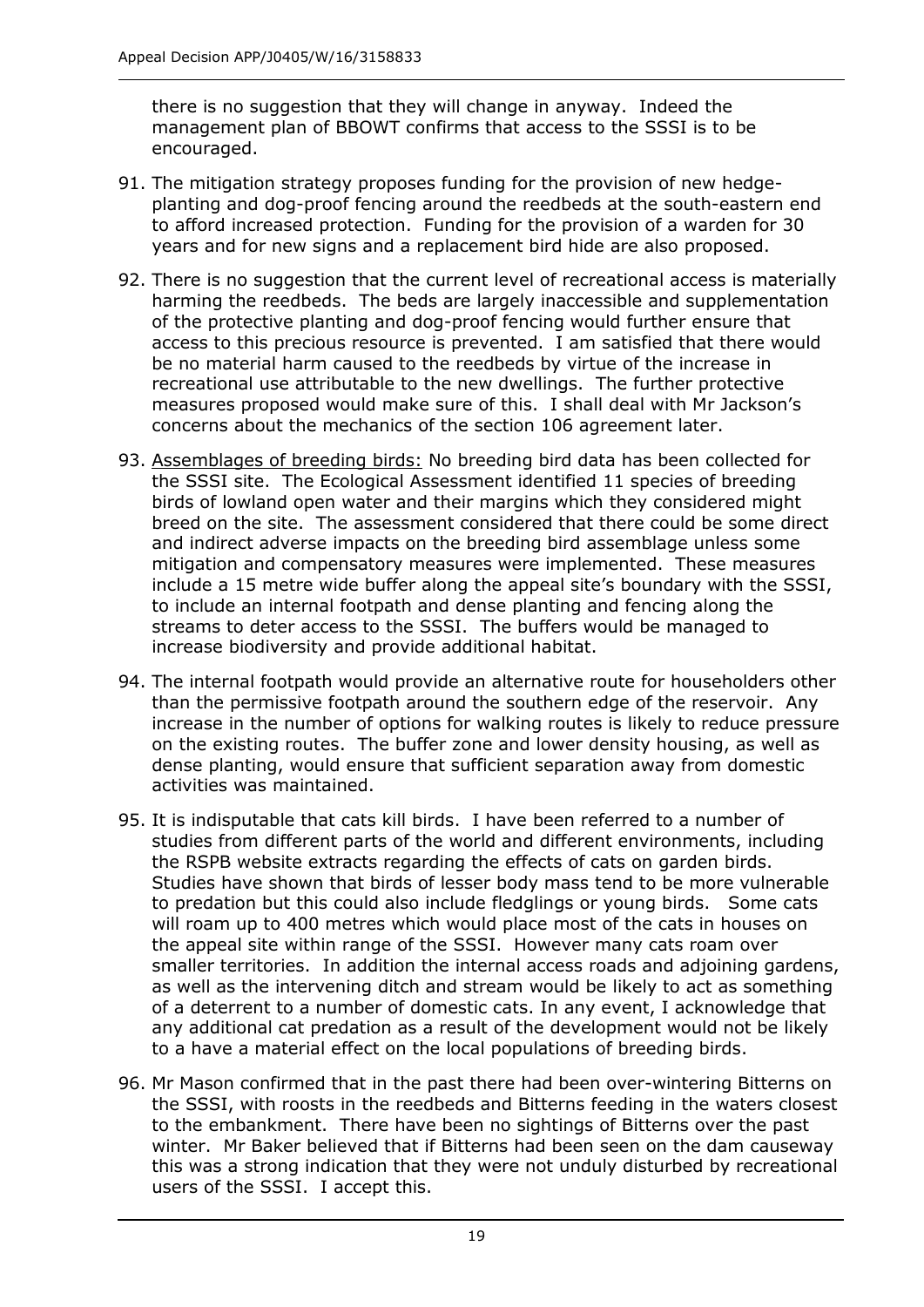- 97. Mr Mason and others reported anti-social behaviour associated with teenagers using the hides during the evening hours. This is an existing problem and one which it was contended would be exacerbated by the introduction of more housing. The introduction of a part-time warden and concerted management action would go some way to addressing this existing problem and preventing any increase in anti-social behaviour.
- 98. Adequacy of the s106 agreement: the agreement provides funding for the mitigation strategy for a period of 30 years. BBOWT raised concerns about whether this would be sufficient and Mr Jackson gave evidence that issues after the expiration of the 30year period would result in additional costs to the trust. In my view the fencing would provide additional reinforcement to the natural barrier designed to limit access to the SSSI. It would be useful in the early years whilst additional planting is established. I am also satisfied that the presence of a warden two days a week would establish patterns of behaviour in relation to the SSSI which would continue beyond the 30 year period. I further agree with the Appellants that a 32% allowance in terms of overheads and management costs for the warden is proportionate. This is especially so in light of the fact that the monies would be paid in advance as one capital sum. The UU contains alternate provisions in relation to the ecology contributions dependent on my findings. Given my conclusions it follows that the Ecology Contribution (totalling £430,206.95) should be applied.
- 99. Having regard to the above, and with the mitigation and compensatory measures in place, I am satisfied that the development would not have an adverse effect upon this feature either on its own or in combination with the existing usage.
- 100. Hydrological impacts: the Flood Risk Assessment (FRA) details how the drainage scheme would effectively limit surface water run-off to the current greenfield rates. As such the volume of water leaving the site and accessing adjoining watercourses would remain unchanged. The FRA explains that current run-off into the Wendover and Blue Sky Brook is from Halton Lane and its residential properties and from the arable appeal site. The sustainable urban drainage scheme proposed would act by retaining and treating any contaminants from surface water run-off from the developed site. Contamination from fertiliser born chemicals and particulates would reduce. Having regard to all of these matters I conclude that the development would not have any materially harmful effects on adjoining watercourses in terms of either the volume or composition of surface water run-off.
- 101. Biodiversity of the appeal site itself: Mr Mason has logged sightings of birds on the appeal site over a long period of time. He agrees that, as a monoculture, the arable field has very low biodiversity value of itself and further accepts the premise that the proposal would result in some increased biodiversity overall. His concern relates to the loss of scarce farmland species such as skylark which have bred on the site each year for the last 20 years. He has also recorded breeding pairs of great partridge and yellow wagtail.
- 102. Mr Baker also confirmed the presence of skylark on the appeal site. They are a red-list species and prefer permanent arable pasture so development may result in a loss of this species from the site. However this is likely to be compensated by other red-list species including garden birds such as mistlethrush or song-thrush.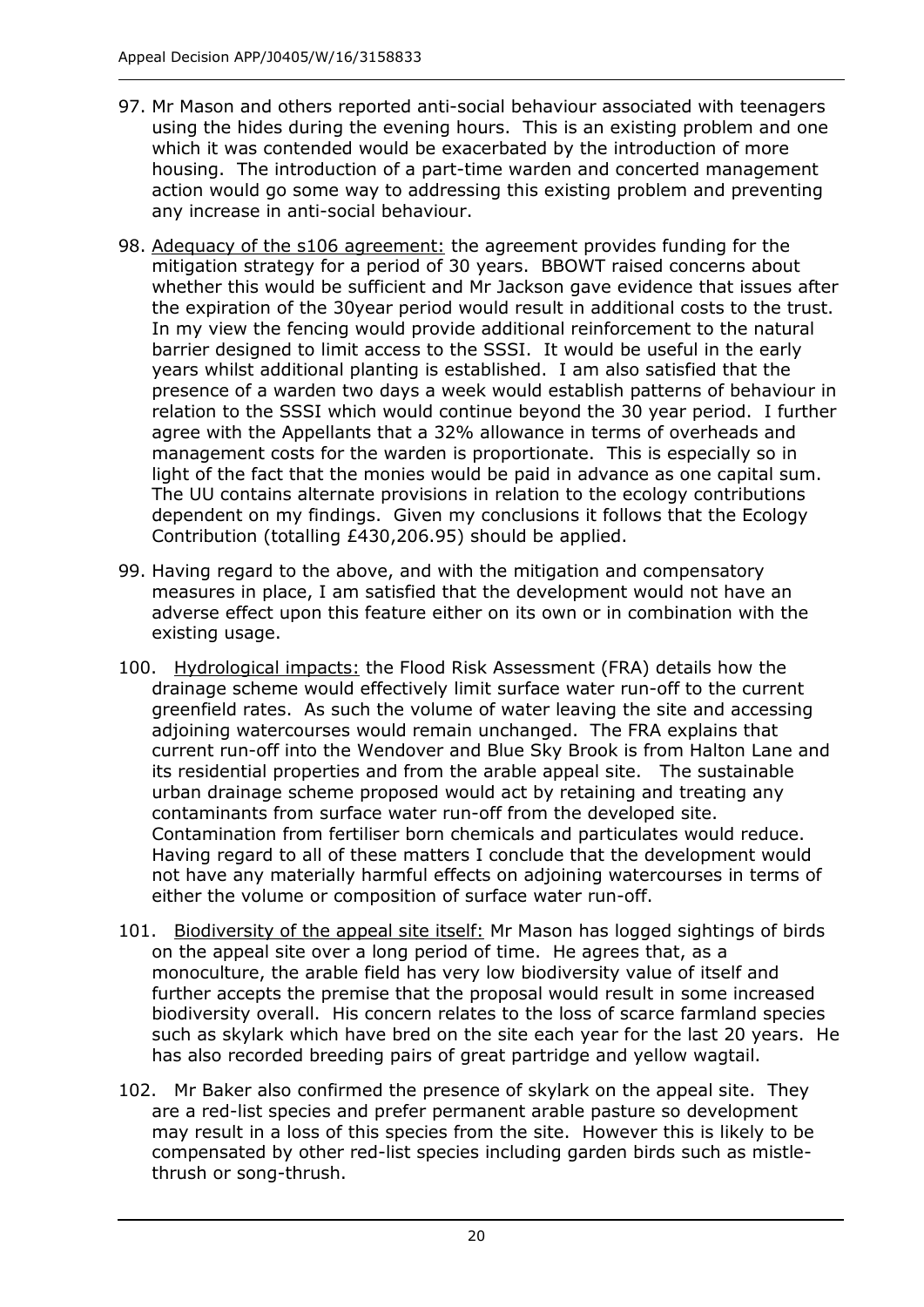103. The Appellants' 'Biodiversity Offset Metric' details an arithmetical assessment of the biodiversity units which will be lost as a consequence of the proposed development (20.78 units) and the metric score for mitigation measures, after the application of multipliers to reflect the delivery risks and time taken to mature, (20.87). As such the biodiversity offset measures would represent a very small gain in metric terms of 0.09 biodiversity units. In passing I note that this calculation includes reference to the allotments which would in all likelihood provide greater habitat distinctiveness and biodiversity than the dogexercising areas which have replaced them in the amended masterplan. The small gain above would therefore be reduced further.

*Overall conclusions on the SSSI and ecological considerations*

- 104. Subject to delivery of the on-site and off-site mitigation measures outlined, I conclude that the development is not likely to have an adverse impact on the SSSI or the features for which it has been designated. The mitigation and compensation measures proposed on the site of the SSSI are exactly that. They are designed to address/prevent any adverse impacts of the proposal as opposed to increasing biodiversity on the SSSI. I am not persuaded that they would result in any material additional benefits over and above the mitigation which is necessary to offset the effects of the development.
- 105. On balance having regard to all of the above I conclude that the proposal would conserve and, to a limited extent, enhance biodiversity on the appeal site itself. I attribute limited weight to any biodiversity enhancements.

# *Other objections*

- 106. Some local residents expressed concerns about flooding but, as confirmed above, I am satisfied that the surface water run-off rates would not be any greater than they are now due to the sustainable urban drainage system which would detain water on the site. Highways objections were raised in terms of the additional traffic on Halton Lane which is a main route connecting Wendover to the M25 network, via the A41. The Appellants' Transport Assessment examined future traffic conditions using predictive modelling and established that, with the development in place, traffic would be within acceptable levels. The additional traffic generated by the development would represent a small proportion of the existing traffic along Halton Lane. As requested, I visited Halton Lane and its environs during the AM peak hour. At that time I saw the road network was operating satisfactorily and did not observe any material queuing.
- 107. A local resident, Mr Farouk, expressed concerns about the impact on local infrastructure in terms of schools and medical facilities. Councillor Bulpitt confirmed that some local residents have been refused places at the local primary school in Wendover and are having to travel further away and that train services are oversubscribed. The unilateral undertaking secures financial contributes towards sport and leisure and education as well as a public transport and travel plan. These contributions are aimed at ensuring that the development meets the additional demands it would place on local infrastructure. They are acceptable to the Council and County Council as the relevant service providers.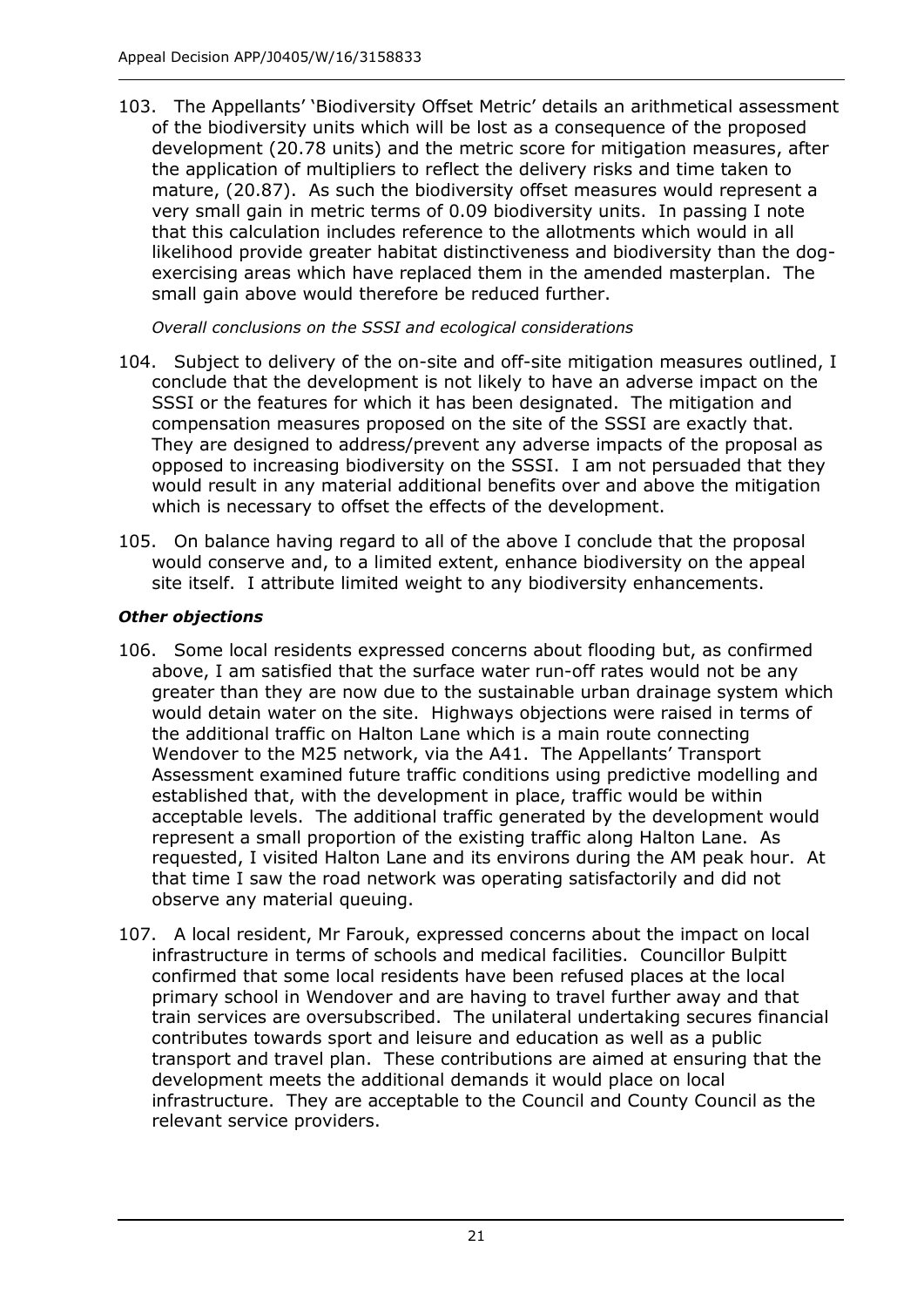#### *Other material considerations in support of development*

- 108. Contextual matters: in the emerging VALP Wendover is one of five strategic settlements in the district in the top tier of the settlement hierarchy and as such it is earmarked for 25% growth on the existing housing stock over the plan period<sup>32</sup>. The 25% figure seeks to strike a balance between recognition of the good accessibility of Wendover with its own railway station and the environmental constraints of the surrounding AONB and green belt. The Council's own Housing and Employment Land Availability Assessment<sup>33</sup> did not identify any suitable sites and proposed a green belt release site. The appeal site was one of the sites considered unsuitable.
- 109. There has been a recent ministerial announcement $^{34}$  of the closure of RAF Halton in 2022. This is a large brownfield site within the Green Belt and to the east of Wendover. Third parties have highlighted it as a potential development site and the Council confirm that it could possibly be re-used or redeveloped but that there are no published plans as yet and it cannot be relied upon in the current 5 year housing land supply.
- 110. The Appellants commend the appeal site as a unique opportunity to develop adjacent to the Wendover settlement boundary on land outside the AONB and Green Belt designations which otherwise wrap around most of the town. They point to RAF Halton or the Green Belt release site put forward in the emerging plan as the only other candidates for development in Wendover. It is a material consideration that Wendover is an accessible location which will have to shoulder a portion of the housing requirement for the district. It is also relevant that it is somewhat constrained by its location adjacent to the AONB and surrounded by Green Belt. However any comparative judgments to be made about alternative sites must be taken in the examination of the local plan when options can be considered and comprehensively compared fairly.
- 111. Benefits: I have already set out my observations in relation to the limited ecological benefits on the appeal site itself and a conclusion that the mitigation measures are aimed at ameliorating the effects of the development. I accept that the measures on the SSSI may provide some long-term benefits over and above mitigation but consider that these would be limited. For instance the creation of a footpath within the appeal site along the SSSI boundary would not, in my view, be a more attractive alternative to walking around the perimeter within the SSSI. It would be a facility for occupants of the development but I do not believe it would be attractive to other SSSI visitors. Neither do I believe it would enable BBOWT to close the existing SSSI at sensitive times. There has been no indication that this is either desirable or under consideration.
- 112. The proposal would provide 122 units of market housing and 53 units of affordable housing in the form of 40 homes for social rent and 13 intermediate homes. These would be a benefit. The relative amount of weight afforded to this benefit will be dependent on the position with regard to the 5 YHLS which I shall come on to examine. In addition it is estimated to generate 262 direct construction jobs<sup>35</sup>and there would be the additional household expenditure

j <sup>32</sup> 861 dwellings or 749 dwellings after existing commitments are accounted for. Table 1 Spatial Strategy for Growth (p.32) and policy D4 VALP

 $33$  CD 9.2

<sup>&</sup>lt;sup>34</sup> Councillor Newcombe confirmed the statement by Sir Michael Fallon, Ministry of Defence.

<sup>&</sup>lt;sup>35</sup> Adam Ross proof of evidence 6.32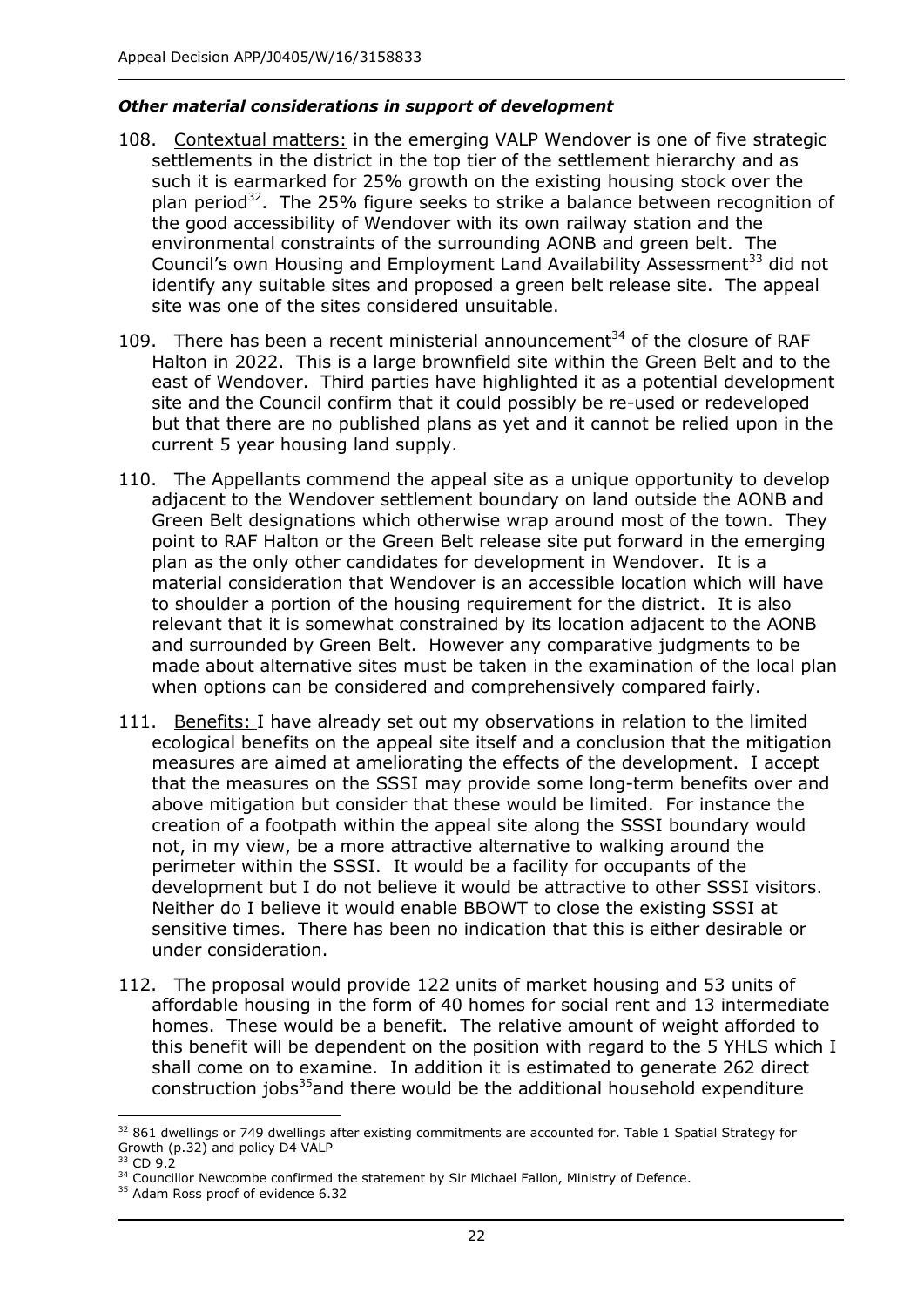which would support local businesses. The open space and recreational areas on the appeal site would be typical of many developments and designed to service the needs of its residents. I do not consider it to be a benefit of the scheme.

## *Five Year Housing Land Supply (5YHLS)*

## *Introduction*

- 113. The Council's latest calculation is set out in its 5 YHLS Interim Position Statement<sup>36</sup> (IPS) of October 2016. Of necessity it is an interim approach because the figure used as the full objectively assessed housing need (FOAN) have not yet been tested at a local plan examination. To reflect this, the Council declared that it would take a positive approach which reflects the presumption in favour of sustainable development when considering housing development proposals.
- 114. This appeal has been characterised by wide-ranging disputes between the main parties regarding both the housing requirements for the district and the supply available to meet those requirements. The AVLP was adopted in 2004 and made provision for housing up to 2011. It pre-dated the Framework and as such it did not include an up to date objectively assessed need for the district. On this basis the main parties have agreed that policies for the supply of houses are out of date and therefore, subject to any dis-application, the tilted balance in the second bullet point of the decision-taking section of Framework paragraph 14 applies. The parties are therefore agreed that the existence or lack of a 5 YHLS is not instrumental in determining the decisionmaking structure to be adopted but rather it is a factor which attracts weight in the overall planning balance.
- 115. The existence or otherwise of a 5 YHLS remains in dispute. Whilst recognising that it is no part of my remit to conduct a lengthy examination into the housing land requirements of the emerging local plan, it is necessary for me to make some findings to narrow the issues and make a definitive finding on the existence or otherwise of a 5 YHLS. I must grapple with these issues to the extent that my findings enable me to come to a definitive view on the overall planning balance in this case. Any findings which I make within the confines of this appeal are based upon the evidence heard and the arguments ventilated and are particular to this appeal. They are no substitute for an overarching local plan examination when the Examiner will have the benefit of a full picture and representations from many interested parties in examining various options and constraints.
- 116. It is usual of course to first determine the requirement before embarking upon an exercise to look at the supply available to meet that requirement. Somewhat counter-intuitively I am going to first of all examine the disputes between the parties in relation to the current available housing land supply before looking at the requirement arguments. This is because the issues around supply are simpler and comprise discrete issues. They can be dealt with more quickly and resolution of these issues may prove determinative in relation to the question of whether a 5 YHLS currently exists. Thereafter I shall revisit the extent to which I need to address the requirements arguments.

<sup>-</sup><sup>36</sup> CD 9.3.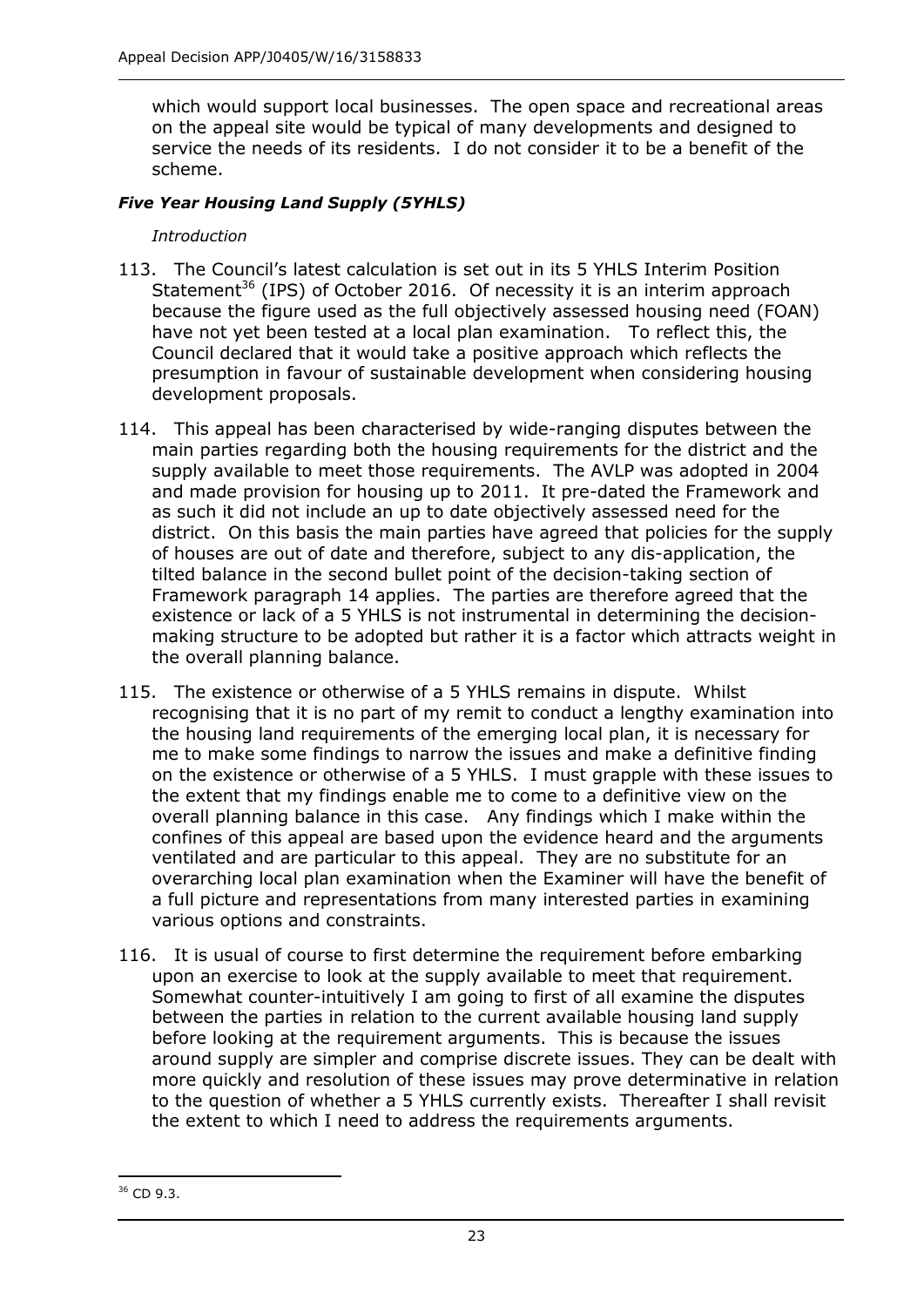## *The available housing supply*

- 117. The positions of the parties are set out in the housing land supply SCG. The period of assessment is agreed to be 5 years from the 1 April 2016 (the base date). The Buckinghamshire housing market area is to be used. There are three principal areas of dispute: an argument about the carrying-forward of oversupply from previous years; the appropriate buffer; and components of the supply.
- 118. Oversupply: this is an issue of principle regarding the calculation method used. In its calculation of 5 YHLS the Council has effectively deducted what it says is an oversupply of housing against an annualised requirement in the 3 years preceding the base date. This is effectively the first 3 years of the plan period when the Council says it was performing better than its annualised requirement figure of 965dpa and delivered 705 more houses in this period. The Council contends that this approach is justified on the basis that any undersupply would also have been carried forward. I further note that the Council has a high level of unimplemented planning permissions.
- 119. Paragraph 47 of the Framework seeks to boost significantly the supply of housing. In doing this Councils are told to use their evidence base to ensure that FOAN are met, as far as consistent with Framework policies. To that end any undersupply against annualised targets in the early years of a plan must be carried forward if the overall plan target is to be met. In the context of paragraph 47 objectives, it seems to me that any oversupply in the early years of a plan cannot be 'banked' so as to reduce the annualised target in later years. This is because it is not a question of **exactly** meeting the overall plan requirements but ensuring that sufficient (or a minimum level of) housing is provided over the plan period in order to meet identified needs. Any provision over and above that requirement must be viewed in terms of the objective of significantly boosting supply. As such the requirement is a target but it is a minimum target. Undersupply would create a problem in that it would result in people in housing need not having their needs met. Oversupply would not be problematic in that it would increase choice and be a positive step in meeting housing needs. More particularly in this district the HEDNA<sup>37</sup> has expressed the affordable housing requirement as a minimum which further reinforces the notion of a minimum overall target.
- 120. For the above reasons I conclude that the Council's approach in deducting a notional oversupply figure from its 5 YHLS is flawed. On the Council's analysis $38$  I conclude that 705 units should not have been deducted from the overall 5 year requirement. In making this finding I have noted that the Secretary of State in the Castlemilk decision did allow deduction for the oversupply.<sup>39</sup> However the allowance for previous oversupply does not appear to have been challenged by the Appellants in that case and was not therefore a dispute which the Inspector had to make a finding upon. In this case the point is in issue and I have come to the view that it is inappropriate to claim the allowance for an oversupply in circumstances where the target is expressed as a minimum. Pausing to modify the figures in table 7, this would result in a total 5 year requirement of 4,825 before the application of any buffer.

j <sup>37</sup> Housing and Employment Development Needs Assessment Update 2016.

<sup>&</sup>lt;sup>38</sup> Table 7 of the Interim Position Statement.

<sup>&</sup>lt;sup>39</sup> SoS letter paragraph 24.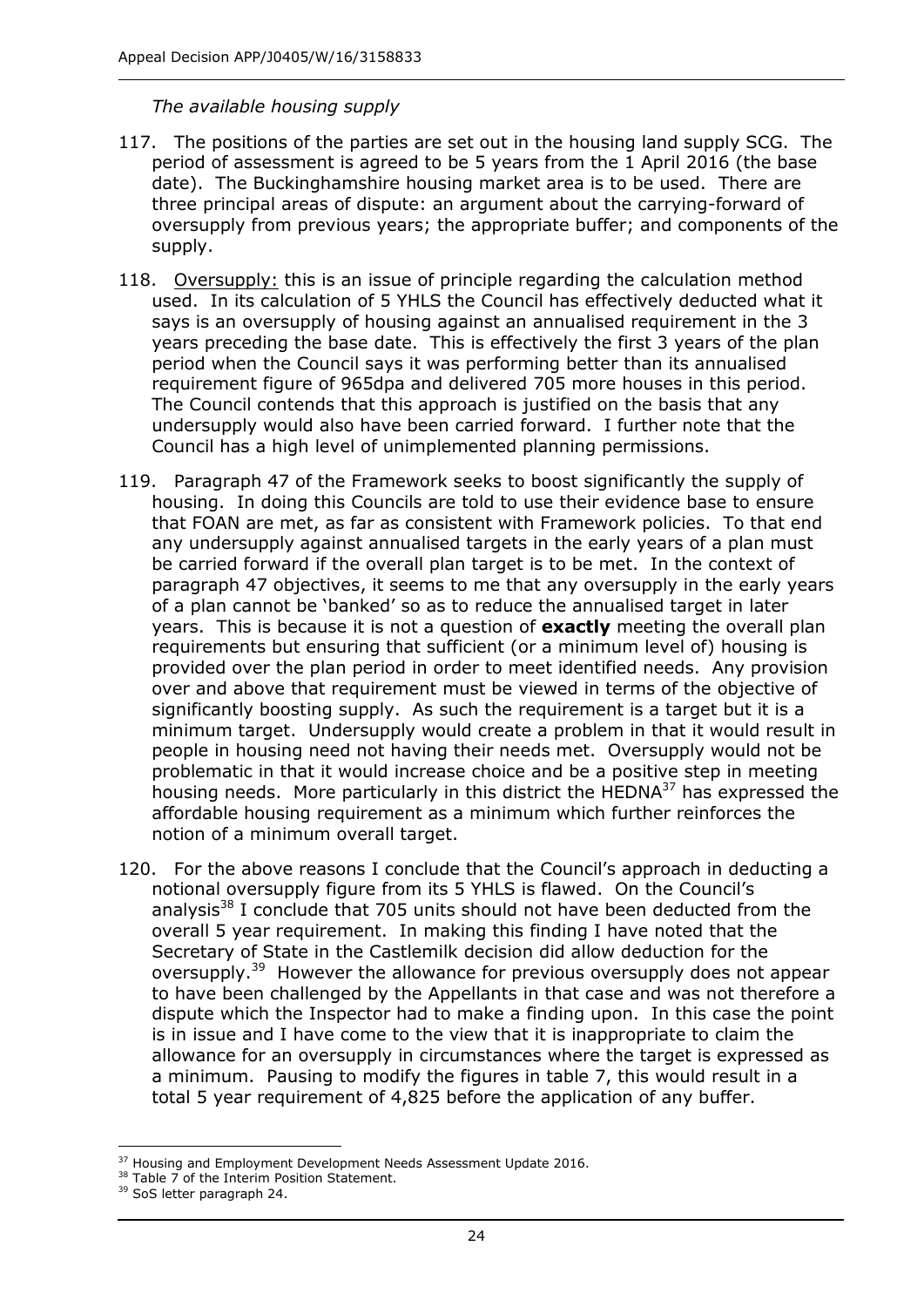- 121. The appropriate buffer: As at October 2016 the Council considered itself to be a '20% authority' for the purposes of the Interim Position Statement. As a matter of principle, as the period of assessment moves on, a Council's record could improve such that it is no longer considered to be an authority with a record of persistent under-delivery. In this regard there is one additional year's data before the Inquiry in that Mrs Jarvis confirms that there have been a total of 1323 completions to 31 March 2017. Mrs Jarvis believes that the Council has been overly cautious in identifying itself as a 20% authority and is now in a position where it can properly claim to apply a 5% buffer.
- 122. The Council suggests that an analysis of delivery rates over the past 5 years would be sufficient to make an assessment. The figures used for the FOAN are derived from the latest in a series of Buckinghamshire Housing and Economic Development Needs Assessments (the HEDNA update 2016). The HEDNA study sets out a total housing requirement for Aylesbury Vale of 19,300 dwellings for the period 2013-33 equating to an annual average of 965 dwellings per annum (dpa).
- 123. I am conscious that any assessment of delivery rates against the FOAN derived from the HEDNA would be against an untested requirement figure intended to be operative from 2013 onwards. Whilst this does not render the assessment unreliable, I conclude that it is appropriate to attribute less weight to these untested figures. I consider a longer backwards look to be more appropriate. Both parties have examined the 10 year period back to 2006/07 and I have one further year's data. I consider this to be an appropriate basis for my assessment.
- 124. The existing VALP was adopted in 2004 and covered the period to 2011. Policy ST.1 adopted the structure plan requirements of 15,600 new homes for the district in the 20 year period to 2011. This policy was not saved and was superseded by the South East Plan (adopted in 2009) which set a requirement of 1,345dpa for the district before it was revoked in 2013.
- 125. The Interim Position Statement applies the VALP requirement figure to 2010/11, the household projections figures for 2011/12 and 2012/13 and from 2013/14 the HEDNA OAN. Against those figures there was an undersupply in five of the 10 years examined. Whilst the South East Plan was not based on local requirements but on setting top-down targets, it was an adopted plan and for the period of adoption the figures contained within it were actual targets for delivery. I consider these to be more appropriate targets than the household projection figures which the Council has used for the two years 2011/12 and 2012/13.
- 126. On behalf of the Council, Mrs Jarvis confirmed that the annual monitoring reports up to 2012 did use and refer to the SEP targets. These targets were disaggregated between Aylesbury and the rest of the district. Whilst the disaggregated target for Aylesbury was met, the global target was not. Assessed against the global SEP targets to the point of revocation in 2013, the Council had a delivery shortfall in each of the years up to 2013.
- 127. In the Council's delivery table<sup>40</sup> if the SEP requirements are substituted for the household projections in the two years 2011/12 and 2012/13 there is an

-

<sup>40</sup> Table 2 Interim Position Statement.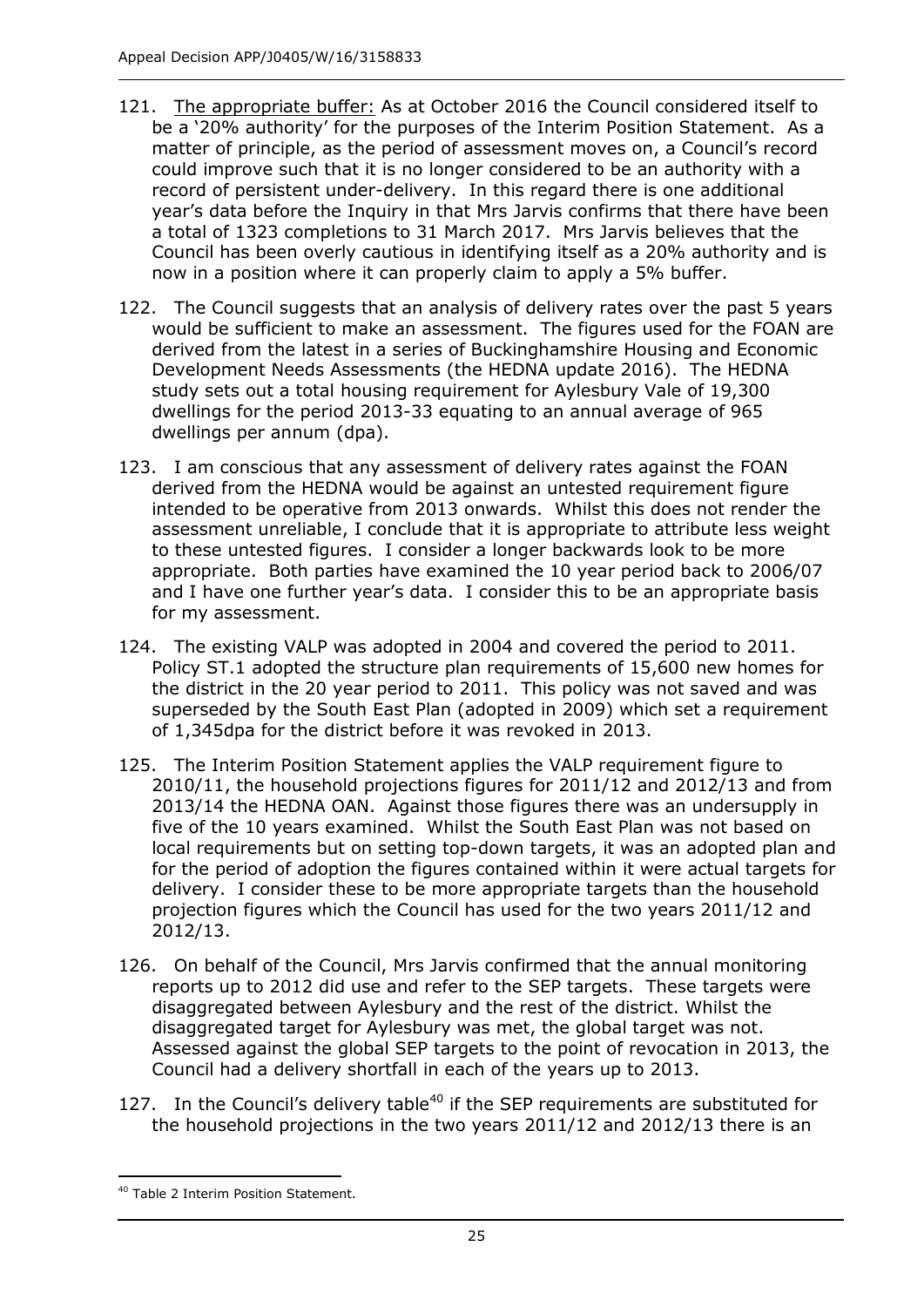under-delivery in 6 of the 7 years to 2012/13 and thereafter a notional oversupply against the untested HEDNA requirement.

- 128. The HEDNA figures for FOAN are unexamined and, as has been evident at this Inquiry, they are hotly contested. In these circumstances I consider a degree of caution must be exercised in using them as a benchmark against which to assess delivery. Having regard to the above it can be said that up to 2012/13 there was an under-delivery against the targets in adopted plans for a number of consecutive years. The picture in relation to delivery rates from 2012/13 will only become firmly established once the FOAN have been tested.
- 129. In these circumstances I am satisfied, having regard to the above, that there remains a record of persistent under-delivery at this point in time such as to justify the application of a 20% buffer. Revisiting the Council's Interim Position Statement and applying these findings would result in a total 5 year requirement of 5,790 on the Council's FOAN figures<sup>41</sup>.
- 130. The components of supply: the urban extension on Land East of Aylesbury Road (Broughton Crossing) will comprise almost 2,500 new homes of which the Council anticipates that 850 will be completed within the 5 year period. The 92 dwellings completed to March 2017 is below the estimated delivery of 150 dwellings for the first year but there are a further 154 dwellings currently under construction. Two outlets are involved and there are significant infrastructure requirements. The assumed rate of delivery of 175dpa for the remaining four years starts to look a little optimistic. Delivery on other large sites, Windsor Park and Berryfields was of this order but that was due to 4 outlets operating on these sites<sup>42</sup>. I therefore conclude that the Appellants' assessment of  $650$ dwellings over the 5 years is more appropriate. This reduces the Council's supply figures by 200 units.
- 131. Sites (G) and (H) are allocated within a made Neighbourhood Plan and outline planning permission granted in January 2017. The parties are agreed that a start date of 2019/20 is likely which would contribute two years' worth of completions within the 5 year period under consideration. The Council has revised its estimate of the contribution of site (H) downwards to 35 units in the 5 year period, with site (G) providing a further 175 units. Barratt's and David Wilson Homes are committed to developing site (G). Mrs Jarvis gave evidence that she anticipated some 50 dwellings to be delivered in 2019/20 with a further 125 units in the final year. At this point in time housing completions in the final two years remains feasible in my view. The estimate of 60dpa in the final year accords with Mr Brown's figures elsewhere<sup>43</sup>. I therefore make no adjustment to the Council's estimates.
- 132. Three sites without planning permission are in dispute due to their availability. Land above Rumbold's Well and next to Field Farm is currently occupied by a variety of industrial users on 6 month rolling leases. Whilst this need not necessarily be an impediment to development as a housing site, it will affect delivery rates in that the businesses will have to vacate their premises, the land assembled and demolition will have to take place. Given that there is no indication of developer interest or a timescale for an application coming forward I am minded to delete this site from the supply.

j <sup>41</sup> Mr Brown's scenario B §5.39 proof of evidence.

<sup>&</sup>lt;sup>42</sup> Mr Brown evidence in chief.

<sup>&</sup>lt;sup>43</sup> Mr Brown Appendix 22 page 14, figure 7.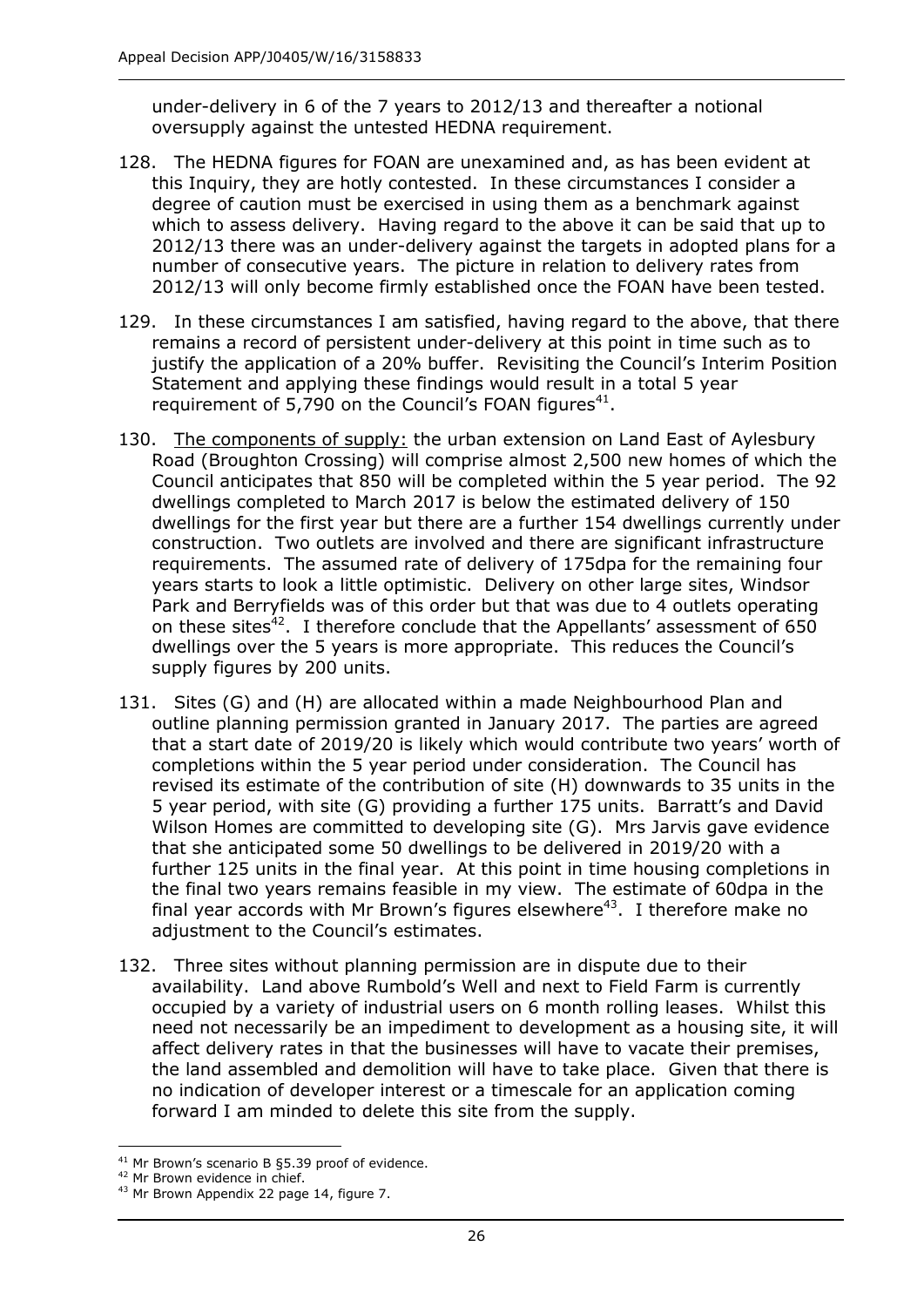- 133. Development of land at Winslow Rugby Club is dependent on relocation of the rugby club and a vehicular access to be provided by progression of an adjoining development site which calls into question any completions before 31 March 2021. The Council rely upon the Winslow Centre site to produce 15 of its 30 extra care dwellings before the end of March 2021. Given that the site comprises a complex of buildings including a library, sports facility and buildings currently occupied on a temporary basis by a secondary school there is much to be done before this prospective site could deliver new homes. I do not believe that any new homes are likely before the end of the 5 year period.
- 134. Given my findings on the delivery rates on the above sites it is necessary to reduce the Council's supply figures by 315 units<sup>44</sup> down to 5,754 dwellings from 6,069 dwellings. The agreed 10% non-implementation deduction would also have to be applied reducing it to 5,178 units before adding on the 212 windfall sites to bring the revised total supply to 5,390.
- 135. Applying these findings to the Council's figures<sup>45</sup> indicates a supply of (at best) 5,390. I have already made findings and consequential adjustments to the requirement figures which would indicate a minimum total 5 year requirement of 5,790 based on the Council's own FOAN figures as derived from the HEDNA. This is irrespective of the other live disputes around the derivation of the requirement figure. Without going into those disputes I am now in a position to conclude that the Council does not have a five year housing land supply. The lack of a 5 YHLS attracts substantial weight in favour of the proposal.
- 136. I pause here to examine the point to which my findings have taken me. By my calculation, my findings to this point indicate that the Council has, at best, a housing land supply of 4.65 years. This is based on the minimum adjusted requirement of 5,790 and the maximum available adjusted supply of 5,390 (see preceding paragraph).<sup>46</sup> If the Appellants were to persuade me on all of their points and in particular the disputes on housing requirement figures, the Council would have a supply of around 3.26 years. This is Scenario C2 in Mr Brown's evidence<sup>47</sup> with the supply adjusted to 5,390 and the requirement at 8,266.

#### *Other matters relevant to housing land supply*

- 137. There are a number of substantial disputes between the parties relating to the FOAN requirement figure. These relate to the reliability of the DCLG Household Projection Figures for 2014 and the adjustments made in the HEDNA to reflect perceived data quality issues. Those adjustments reduced the population base figure on which all further adjustments were made. Further arguments occurred over migration rates, an adjustment for London inward migration, household formation rates, markets signals and the approach to affordable housing.
- 138. Certain matters were agreed. The Council is expected to cater for the unmet needs of adjoining districts, as indeed it was in the SEP. It was agreed that this is a material consideration in my determination but that it should not be taken into account in the mathematical calculation of the FOAN. The Council

j <sup>44</sup> Rumbolds Well site (-75), Winslow Rugby Club (-25), Winslow Centre (-15), Broughton Crossing (-200).

 $45$  As set out in the table at §3.4 of the HLS SCG

<sup>46</sup> 5,790/5= 1158pa. 5390/1158=4.65 years.

<sup>47</sup> Page 59.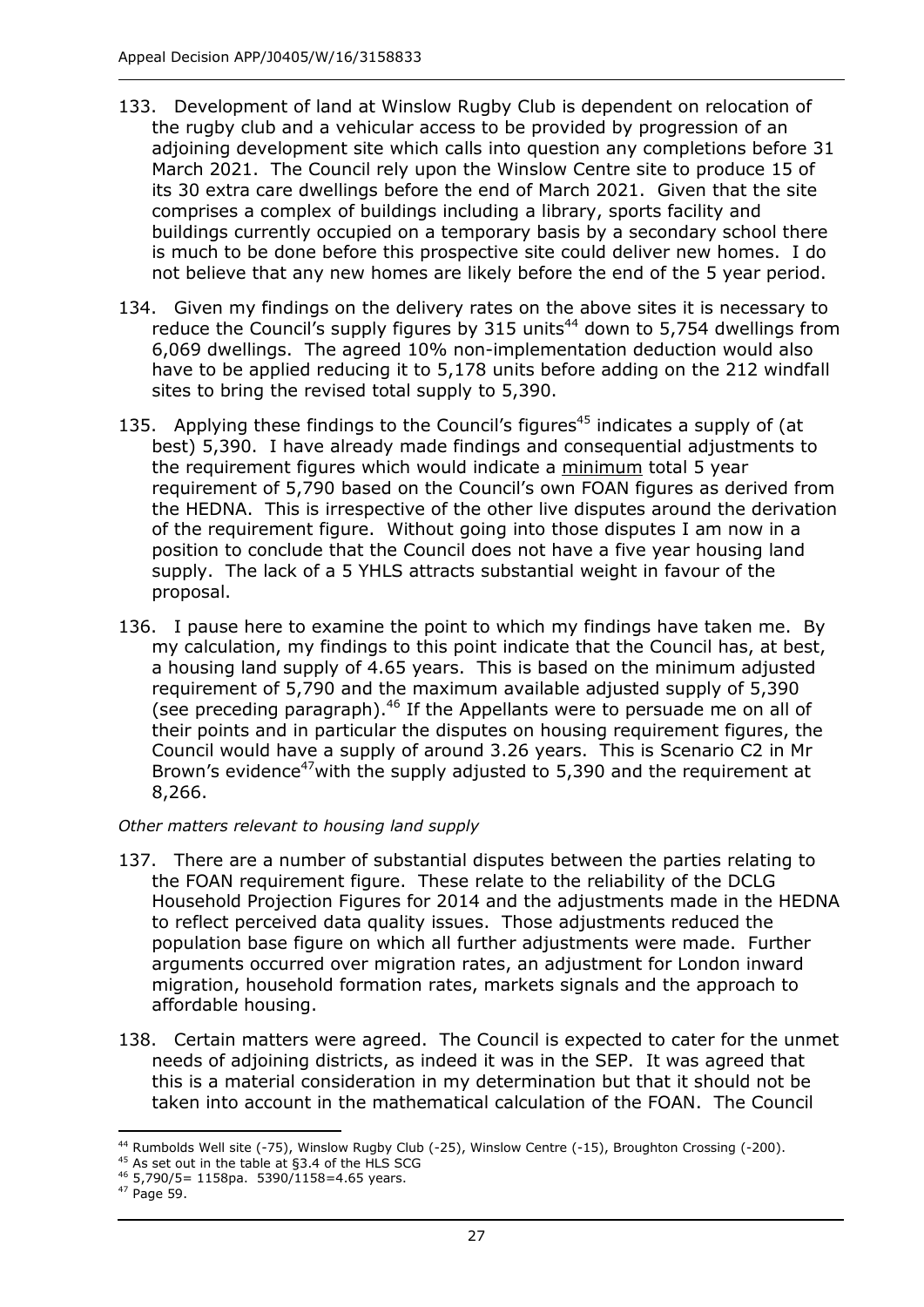has, in principle, agreed to accept unmet needs from two adjoining authorities, Chiltern and South Buckinghamshire combined and Wycombe. The most recent Memorandum of Understanding confirms a provisional agreement that the Council will provide for 8,000 additional dwellings comprising unmet need which cannot be accommodated in either Wycombe or Chiltern and South Bucks. This is subject to the figure being revisited if further evidence arises and of course the figures will be subject to testing in a separate examination process. Having regard to this agreement, whilst the final figure for additional unmet need may fluctuate, it seems very likely that the housing requirement figure for this district will increase to a greater or lesser extent than indicated by the Memorandum.

139. The Council's assessment of affordable housing needs is disputed by the Appellants but no alternative figure is put forward. The HEDNA estimates affordable housing need in the district at a minimum of 4130 households over the 20 year plan period, some 207dpa. This need was based on a narrow definition of those eligible for welfare support only being identified as in affordable housing need. The HEDNA recognises that there are likely to be other households likely to be spending a high proportion of their income on housing but not eligible for welfare support. As a result the affordable housing needs figure is treated as a minimum figure. Figure 78 of the HEDNA sets out ranges of assessed needs for each of the districts. In the case of Aylesbury Vale the need is 4,190 at the bottom (209dpa) to 6,080 at the top (304dpa). Whilst no affordable housing has been delivered in Wendover in the last four years, the Council has a good track record of delivering affordable housing across the district. Such housing has come forward at the rate of 308dpa over the last 10 years<sup>48</sup>.

# **Unilateral Undertaking and CIL Compliance**

- 140. The UU secures the payment of financial sums in relation to secondary school provision, sport and leisure contributions, public transport and travel plan and ecology contributions. It also promises the provision of affordable housing on site as well as open space and play space on site. With the exception of the level of warden contribution the Appellant raises no objection to any of the other contributions sought. The Council has provided a schedule setting out justification for each of the contributions sought in accordance with the policy tests set out in the Framework and the statutory test in regulations 122 of the Community Infrastructure Levy (CIL) Regulations 2010
- 141. The provision of affordable housing is supported by AVLP policy GP2. The requirement for the provision of on-site open space and amenity land contributions is supported by AVLP policies GP38-40, GP86-88, GP90 and GP94. The public transport contribution and vouchers are to support and encourage sustainable modes of transport. The County Council has identified the recipients of the education contributions towards secondary school provision and these are directly related to the development and necessary to make it acceptable in planning terms. It is reasonably related in scale in kind to the housing proposed.
- 142. The Council also gave evidence to the Inquiry as to the number of pooled contributions in relation to each of the financial contributions. The number of contributions do not exceed four in any of the instances and I am satisfied that

<sup>-</sup>48 Mrs Jarvis rebuttal statement, Revised Affordable Housing table.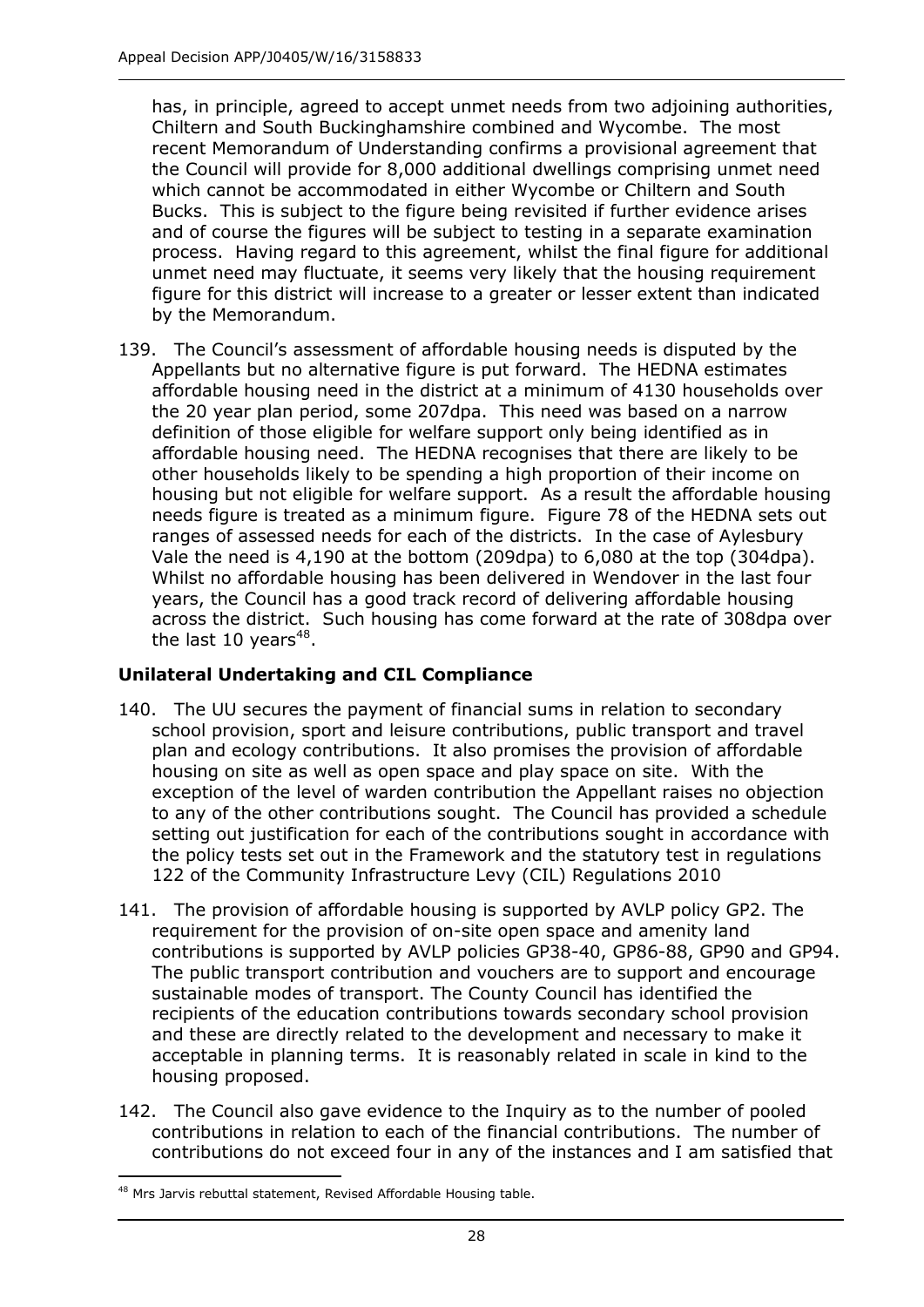none of the financial contributions fall foul of the pooling restrictions in regulation 123 CIL Regulations. As such all of the contributions meet the statutory and policy tests and shall be taken into account.

## **Overall Conclusions**

#### *Paragraph 14 of the Framework*

- 143. The duty in section 38(6) of The Planning and Compulsory Purchase Act 2004 enshrines in statute the primacy of the development plan. As an essential component of the 'plan-led' system, it is also reiterated in the Framework<sup>49</sup> which is of course a material consideration to which substantial weight should be attached.
- 144. The Framework sets out the three dimensions of sustainable development: economic, social and environmental. These have all been considered within my reasoning. Paragraph 14 recites the presumption in favour of sustainable development and sets out what it means for decision-taking. Paragraph 49 advises that housing applications should be considered in the context of the presumption in favour of sustainable development but that relevant policies for the supply of housing should not be considered up-to-date if the Council cannot demonstrate a 5 YHLS.
- 145. Paragraph 14 contains two alternative limbs in relation to decision-taking. The first limb requires a balance to be undertaken whereby permission should be granted unless the adverse impacts significantly and demonstrably outweigh the benefits when assessed against the policies in the Framework as a whole. The second limb indicates that the presumption should not be applied if specific policies indicate development should be restricted. For the reasons given before the tilted balance in the first limb is to be applied in this case.
- 146. In this case I have concluded that there would be moderate to substantial harm to landscape character, limited harm to the setting of the AONB, moderate to substantial harm to settlement character and the rural setting of Wendover. There would also be material adverse visual effects and the irrevocable loss of part of a valued landscape. In these important environmental respects the proposal would be contrary to development plan policies which are entirely consistent with the Framework. Due to the overarching nature of the policies and the degree of contravention I conclude that the proposal would be contrary to the development plan as a whole. In combination this accumulation of harms would be significant in terms of their scale and severity and as such they attract very substantial weight.
- 147. For the purposes of this Inquiry I have concluded that the Council does not have a 5 YHLS which attracts substantial weight. This is in a situation where it is likely that there will be some increase in the overall housing requirement, over and above the Council's FOAN, at some point in the future. There would also be the economic benefits in terms of employment and some limited biodiversity benefit. If I were to assume the Appellants' housing land supply calculations then substantial weight must be accorded to the provision of market and affordable housing in such a scenario. I bear in mind the context in which I have had to make findings about housing land supply. The picture is complicated and subject to change. However, even in a scenario where I

<sup>-</sup><sup>49</sup> §§11, 12, 196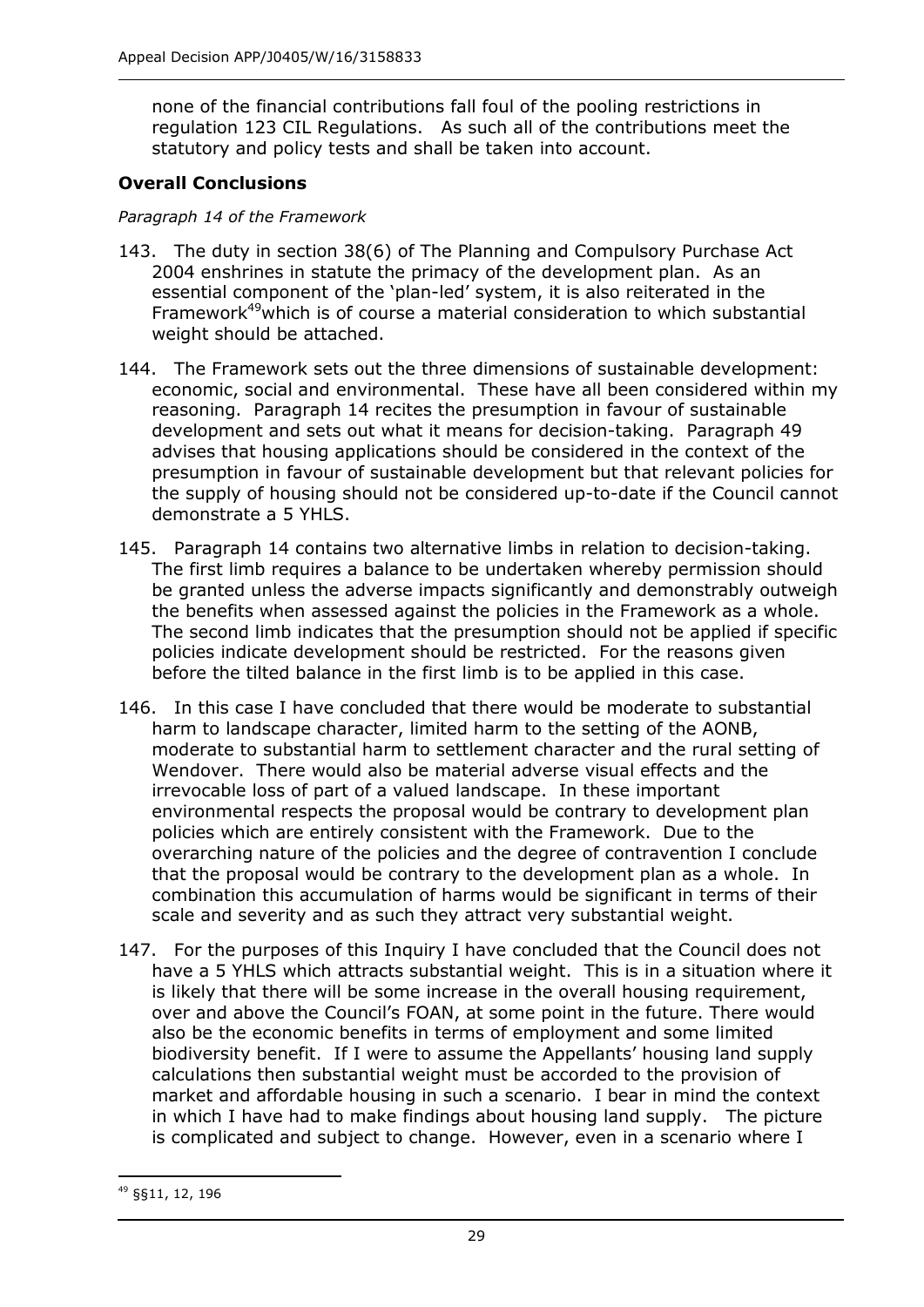assume all of the Appellants remaining housing land supply calculations I am quite satisfied that the adverse impacts of the development which I have identified would significantly and demonstrably outweigh the benefits.

- 148. In these circumstances I do not consider it prudent to go on to reach conclusions on the other points at issue in terms of the housing requirements. These are contentious matters which affect not only this district but potentially others in the housing market area. It seems to me that they are issues which should properly be debated in the context of the emerging local plan when a full range of stakeholders and participants will have the opportunity of expressing their views.
- 149. Whilst the Council now asserts that the housing land supply position has improved since the date of the Inquiry, again I do not consider it necessary to re-examine the issue of housing land supply. This is because I am satisfied that the identified harm would significantly and demonstrably outweigh the benefits in the absence of a 5 year housing land supply. If the housing supply position was improved and a five year supply evidenced then the tilted balance would not apply and the appeal would still be dismissed.
- 150. For all of the above reasons I conclude that the appeal should be dismissed and planning permission refused.

*Karen L Ridge*

INSPECTOR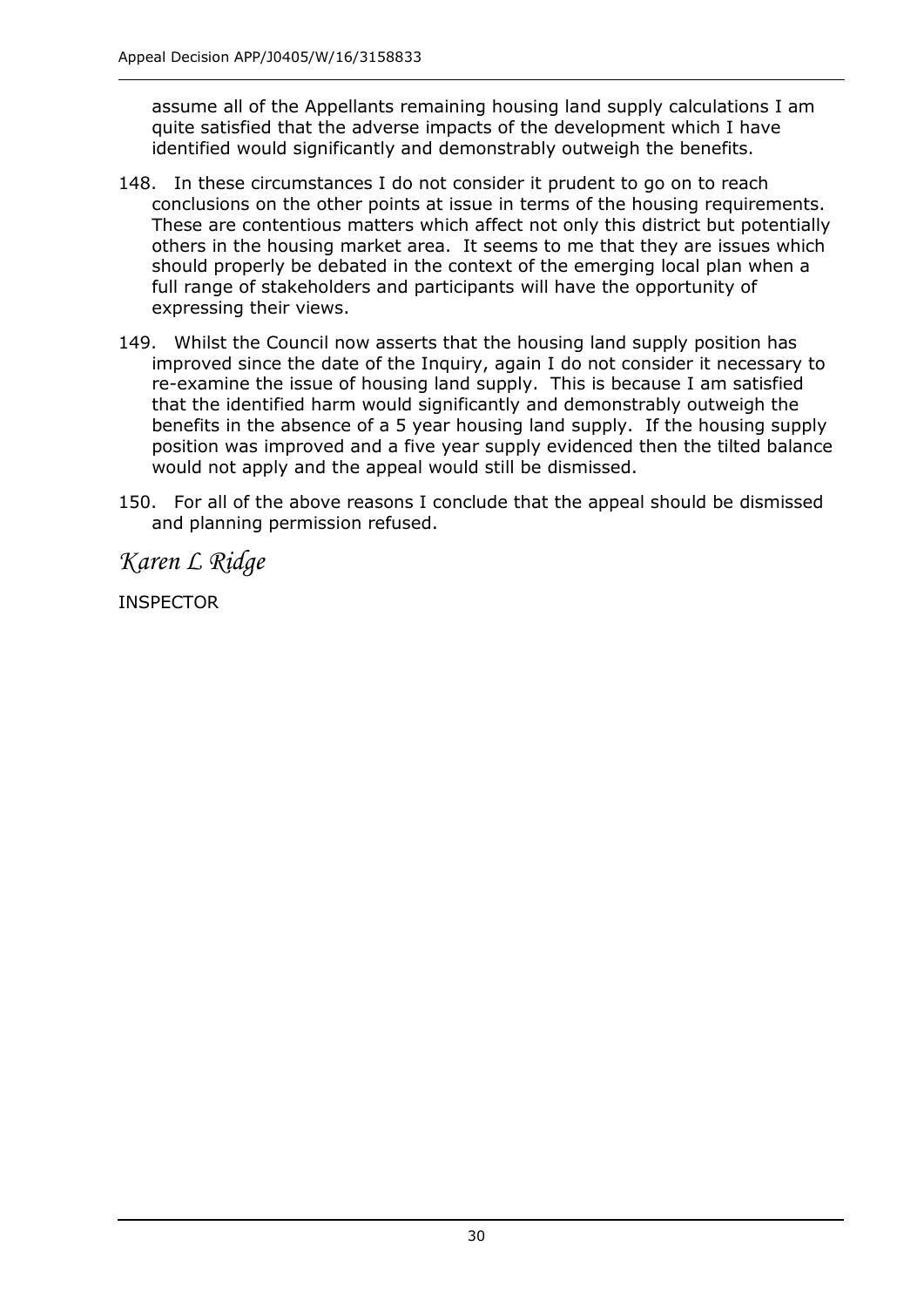## **APPEARANCES**

#### FOR THE LOCAL PLANNING AUTHORITY:

Mr Mark Westmoreland-Smith of Counsel

He called

| Mr Scott Lawrence<br>BEng(Hons)               | Senior Researcher, Opinion Research Services  |
|-----------------------------------------------|-----------------------------------------------|
| Mrs Philippa Jarvis<br><b>BSc DipTP MRTPI</b> | Principal of PJPC Ltd                         |
| Ms Joanna Ede BA(Hons)<br>DipLA MA CMLI       | Technical Director, The Landscape Partnership |

#### FOR THE APPELLANT:

Mr James Strachan of Queen's Counsel

#### He called

| Mr Matthew Spry<br>BSc(Hons) Dip.TP(Dist) MRTPI<br>MIED FRSA | Senior Director, Nathaniel Lichfield and Partners |
|--------------------------------------------------------------|---------------------------------------------------|
| Mr Steven Brown<br>BSc(Hons) DipTP MRTPI                     | Principal, Woolf Bond Planning LLP                |
| Mr Clive Self DipLA CMLI<br>MA (Urban Des)                   | Managing Director, CSA environmental              |
| Mr Andrew Baker<br>BSc(Hons) FCIEEM                          | Director, Baker Consultants Ltd                   |
| Mr Andrew McCloy<br>BA(Hons) AIPROW                          | <b>Access and Recreation Consultant</b>           |
| Mr Paul Boileau<br>BEng(Hons) CEng CEnv MICE                 | Managing Director, Brookbanks Consulting Ltd      |
| Mr Adam Ross BA(Hons)<br>DipTP MRTPI                         | Executive Director, Nexus Planning                |
| Mr Haider                                                    | Highways Engineer                                 |

## FOR THE CANAL AND RIVER TRUST

Ms Lisa Busch of Queens Counsel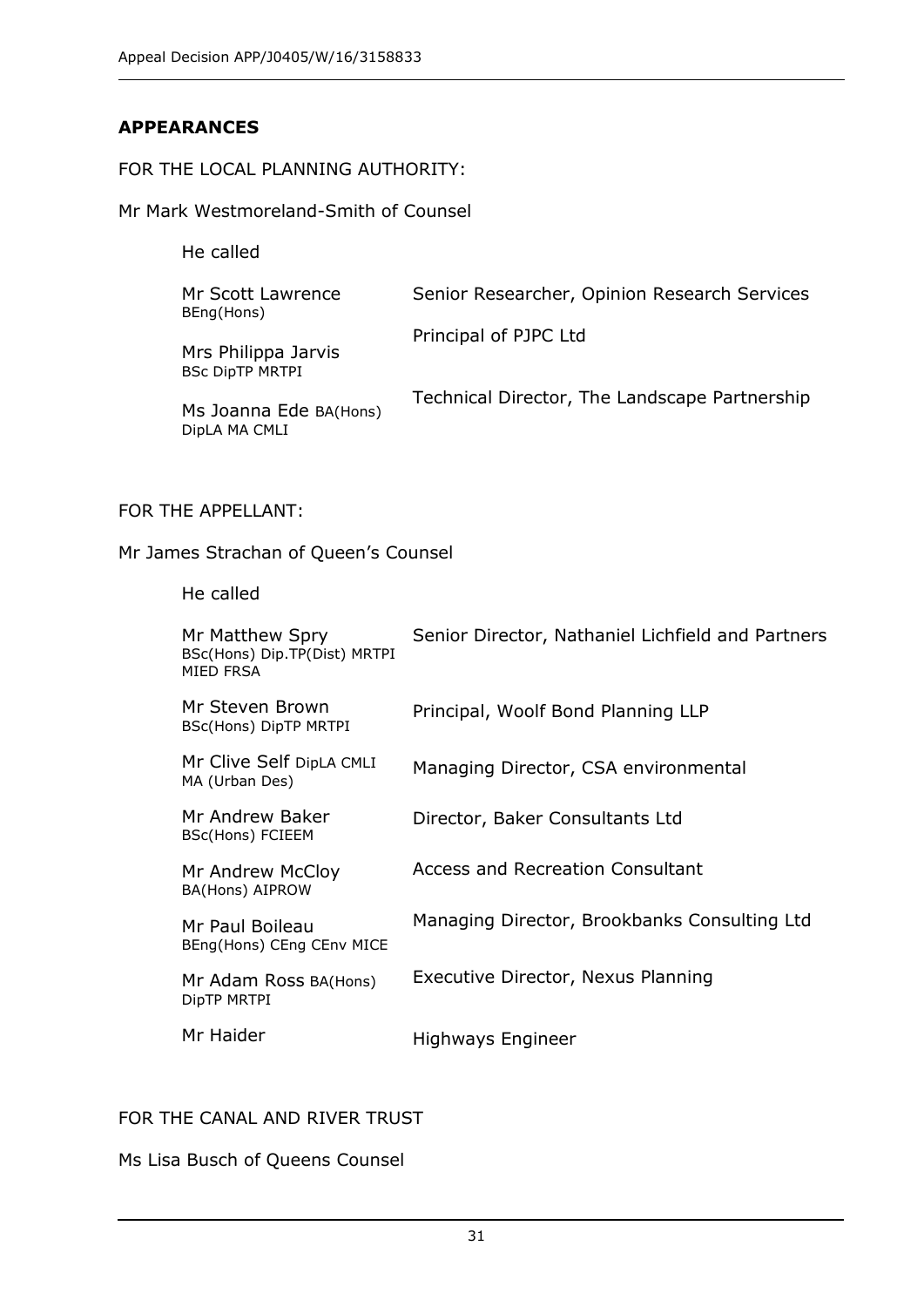#### INTERESTED PERSONS:

| Mr Jon Mason               | Local resident                                   |
|----------------------------|--------------------------------------------------|
| <b>Councillor Newcombe</b> | <b>AVDC</b>                                      |
| Mr M Farouk                | Local resident                                   |
| <b>Mrs Carol McCulloch</b> | Local resident                                   |
| Ms Sheila Bulpitt          | Wendover Parish Council and Neighbourhood        |
|                            | Plan Steering Group                              |
| Mr David Lee               | Local resident                                   |
| Mr Wilding                 | Local resident and member of the Wendover        |
|                            | Society                                          |
| Mr Phil Yerby              | On behalf of The Hampden Fields Action Group     |
| Mr Tom Spencer             | Local resident                                   |
| Mr Matthew Jackson         | Berkshire, Buckinghamshire, Oxfordshire Wildlife |
|                            | <b>Trusts</b>                                    |
| Mr Benjamin                | Local resident                                   |
| Mrs Ann Hayward            | Local resident                                   |

## DOCUMENTS SUBMITTED DURING THE COURSE OF THE INQUIRY

- 1 Appearances on behalf of Aylesbury District Council.
- 2 Appearances on behalf of the Appellants.
- 3 Letter of notification of the submission of the appeal, submitted by the Council.
- 4 Opening statement on behalf of the Appellants.
- 5 Opening statement on behalf of Aylesbury Vale District Council.
- 6 Opening statement on behalf of the Canal and River Trust.
- 7 Letter of notification of the date of the Public Inquiry, submitted by the Council.
- 8 Wendover Parish Council and Wendover Neighbourhood Plan Steering Group Objections and attached plans.
- 9 Letter from John Mayhead CBE of The Wendover Society.
- 10 Halton Lane Field photographs submitted by Mr Jon Mason.
- 11 Appeal decision APP/R0660/W/15/3135683: Land north of Moorfields, Willaston, Crewe, submitted by the Appellants.
- 12 Note from Lichfields 'Cross checking the MYE with Stock Change', submitted by the Appellants.
- 13 Draft Unilateral Undertaking, submitted by the Appellants.
- 14 Inspector's Report to Eastleigh Borough Council into its Local Plan, dated 11 February 2015, submitted by the Appellants.
- 15 Extract Halton Neighbourhood Plan map, submitted by Councillor Newcombe.
- 16 Statement from Mr Phil Yerby.
- 17 Appeal decision reference APP/J0405/W/17/3169850: Quakers Mead, Weston Turville, Buckinghamshire.
- 18 Extract from the Inspector's Report on the Examination of the Canterbury District Local Plan, submitted by the Appellants.
- 19 Refusal Notice and attached plan for application reference 14/02395/AOP Hideaway Farm, Wendover Road, Stoke Mandeville, Buckinghamshire, submitted by the Council.
- 20 Appeal decision APP/J0405/W/16/3153606: Hideaway Farm, Wendover Road, Stoke Mandeville, submitted by the Council.